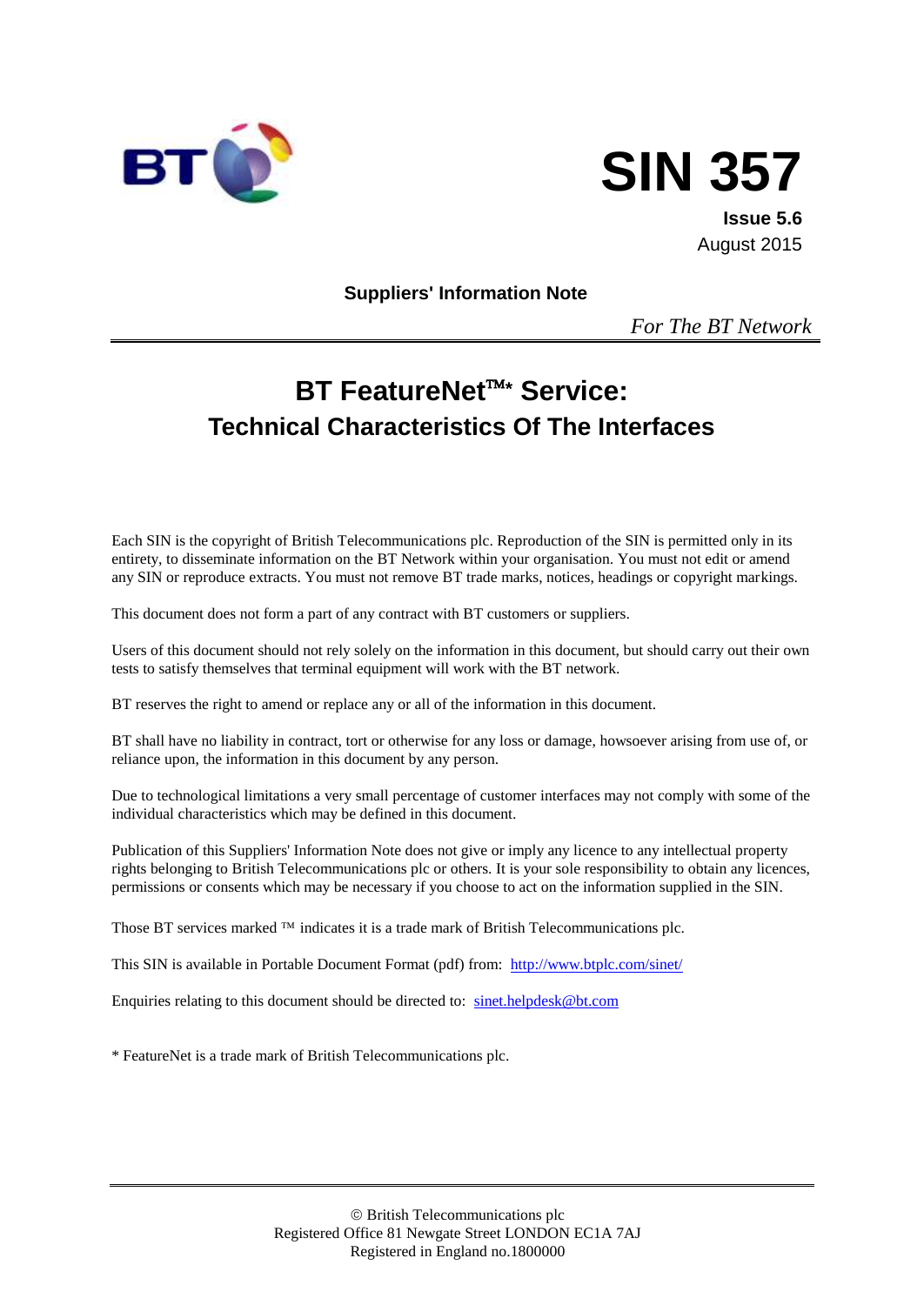# **CONTENTS**

| 1                |                                                                        |  |
|------------------|------------------------------------------------------------------------|--|
| $\boldsymbol{2}$ |                                                                        |  |
| 3                |                                                                        |  |
| 3.1              |                                                                        |  |
| 3.2              |                                                                        |  |
| 4                |                                                                        |  |
| 4.1              |                                                                        |  |
| 4.2              |                                                                        |  |
| 4.3              |                                                                        |  |
| 4.4              |                                                                        |  |
| 4.5              |                                                                        |  |
| 4.6              |                                                                        |  |
|                  | 4.6.1                                                                  |  |
|                  | 4.6.2                                                                  |  |
|                  | 4.6.3                                                                  |  |
|                  | 4.6.4                                                                  |  |
| 4.7              |                                                                        |  |
| 5                |                                                                        |  |
| 6                |                                                                        |  |
| 7                |                                                                        |  |
| 8                |                                                                        |  |
| 9                |                                                                        |  |
| 10               |                                                                        |  |
| 11               |                                                                        |  |
| 12               |                                                                        |  |
| 13               |                                                                        |  |
|                  |                                                                        |  |
|                  |                                                                        |  |
|                  | ANNEX B: FEATURENET 5000 AND CALL CENTRE DIGITAL ACCESS FEATURE ACCESS |  |
|                  |                                                                        |  |
|                  |                                                                        |  |
|                  |                                                                        |  |
|                  |                                                                        |  |
|                  |                                                                        |  |
|                  |                                                                        |  |
|                  |                                                                        |  |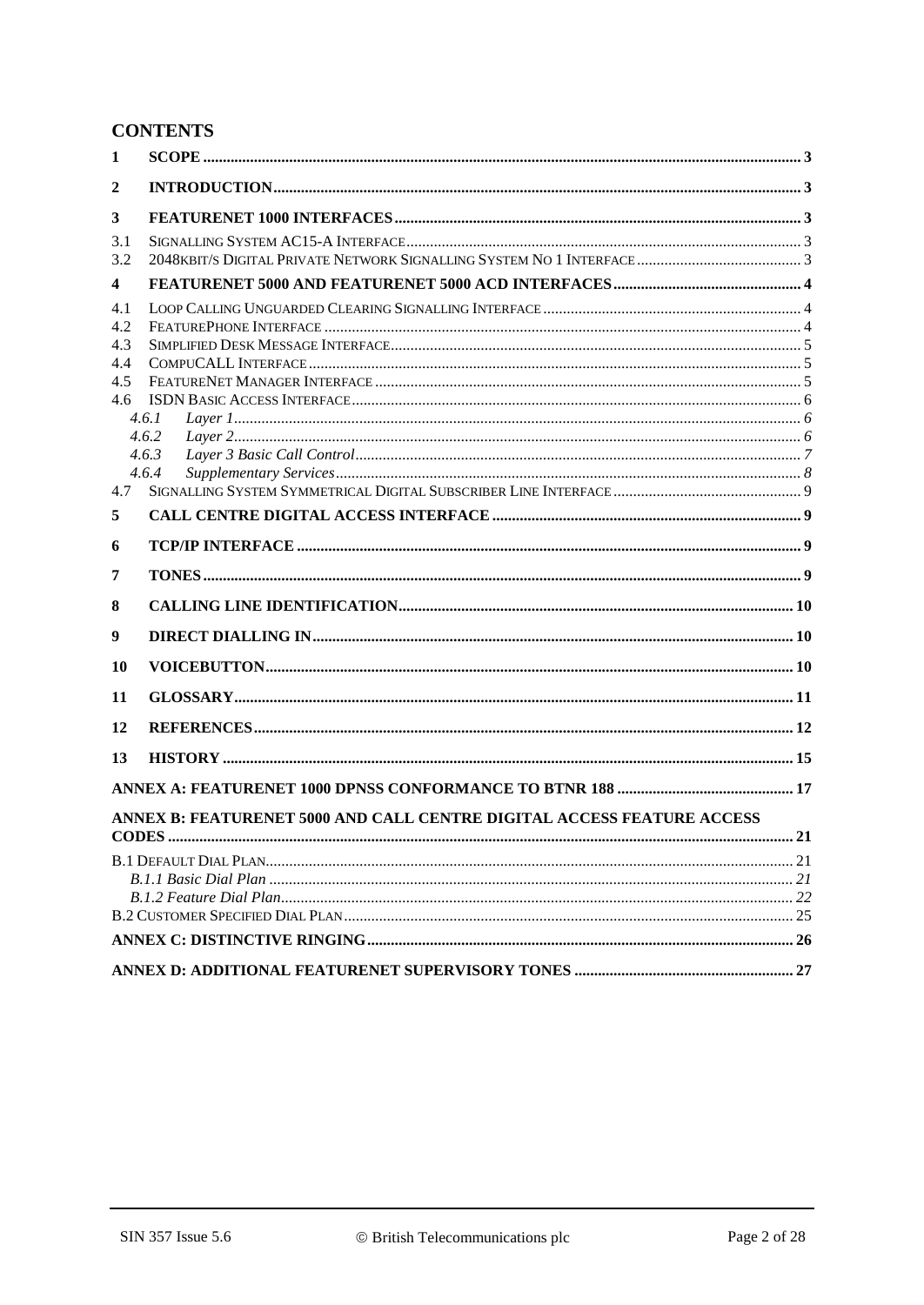# **1 Scope**

This Suppliers' Information Note (SIN) specifies the technical characteristics at the Network Termination Point (NTP) of the interfaces for BT's FeatureNet service.

In cases where the Network Termination Equipment (NTE) is mains powered, the conditions quoted in this SIN apply when mains power is being applied to the NTE. The conditions applicable when mains power is removed from the NTE may be different to those quoted in this SIN.

Much of the information contained in this SIN has been published previously in documents such as BT Network Requirements (BTNRs) and European Telecommunications Standards Institute (ETSI) Standards. This SIN was originally published as Technical Interface Guide (TIG) 11 and 12.

Changes to the network that affect the correct working of terminal equipment will be published in BT SINs. If the changes impact on the content of this document then it will be updated.

# **2 Introduction**

BT's FeatureNet service is a family of virtual networking services provided through the use of the shared resources of BT's Public Switched Network. FeatureNet 1000 interconnects customer's PBXs to create virtual private networks. FeatureNet 5000 provides facilities similar to those of a Private Branch Exchange (PBX) whilst FeatureNet 5000 ACD offers an Automatic Call Distribution (ACD) capability. FeatureNet Call Centre Digital Access supports customer's Interactive Voice Response (IVR) and dialler equipment.

# **3 FeatureNet 1000 Interfaces**

# **3.1 Signalling System AC15-A Interface**

The characteristics of the interface are as described by BTNR  $181<sup>[1]</sup>$  $181<sup>[1]</sup>$  $181<sup>[1]</sup>$  for Signalling System AC15-A, BTNR  $185^{[2]}$  $185^{[2]}$  $185^{[2]}$  and SIN 355<sup>[\[7\]](#page-12-0)</sup> for 4-wire analogue private circuits.

# **3.2 2048kbit/s Digital Private Network Signalling System No 1 Interface**

The characteristics of the interface are as described by BTNR  $188^{[3]}$  $188^{[3]}$  $188^{[3]}$ , with the exceptions detailed in Annex A, and SIN  $223^{[4]}$  $223^{[4]}$  $223^{[4]}$  for MegaStream 2 digital leased lines. Note the customer's PBX to be configured for PBX B for the circuit to come into service when their equipment is connected. BTNR188 Section 3 2.3 Address Field states "The two PBX's at each end of the transmission link shall be designated A and B by arrangement at configuration".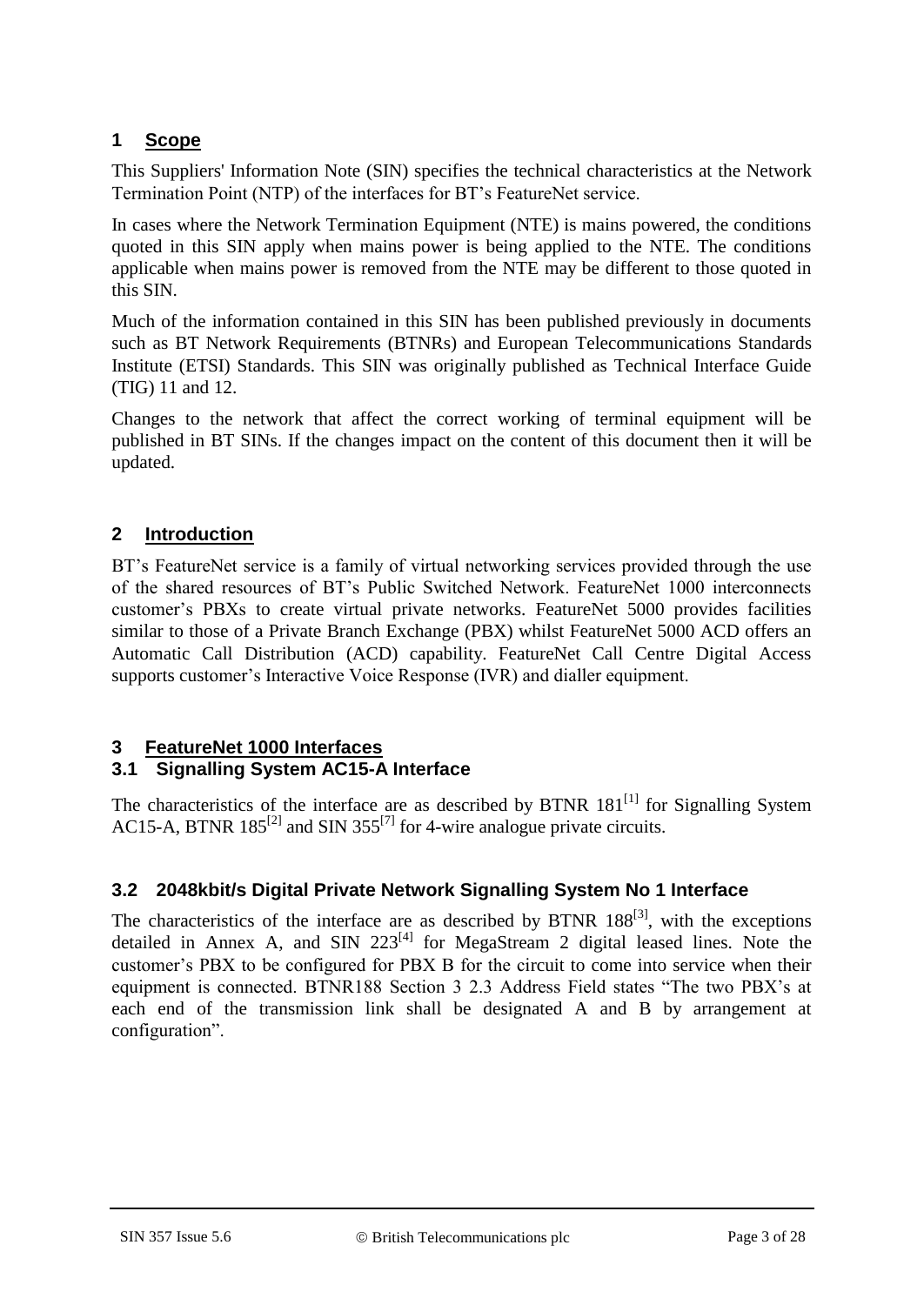# **4 FeatureNet 5000 and FeatureNet 5000 ACD Interfaces**

### **4.1 Loop Calling Unguarded Clearing Signalling Interface**

The Loop Calling Unguarded Clearing Signalling interface is a two wire analogue interface as described by SIN 351 $^{[6]}$  $^{[6]}$  $^{[6]}$  except that the following clauses or parts of clauses do not apply:

- 1 Scope
- 5.3 Call progress information
- 5.4 Call Set-Up Time
- 6.1 Call Arrival Indication. Applies except for the reference for supplementary services, and the details of Distinctive Ringing which should be replaced by those listed in Annex C of this document
- 8 Supervisory Signals
- 9.2 Announcements
- 9.4 Howler
- 9.5 End-To-End Insertion Loss
- 9.6 Loss/Frequency Response
- 9.7 Relative Group Delay
- 10 Supplementary Services
- 11 Routine Testing of the Local Network

Although the interface supports terminals with 10 pulses per second loop-disconnect dialling the full range supplementary services can only be invoked by terminals capable of generating multi-frequency (MF) digit code sequences, including \* and #, and the Recall signal. Annex B details the signalling codes and the services invoked.

### **4.2 FeaturePhone Interface**

The FeatureNet FeaturePhone interface is described in Nortel Specification NIS S106-1<sup>[\[11\]](#page-12-2)</sup>. This interface is presented at a BT Master socket, compatible with plugs which meet the requirements of BS 6312: Part  $1^{[27]}$  $1^{[27]}$  $1^{[27]}$ , with the line connected to pins 2 and 5.

The services invoked by the use of MF digit code sequences, including \* and #, and the Recall signal are listed in Annex B.

Ringing cadences are as listed in Annex C

Note. In the BT Master socket, a surge protection device is connected across the line as is a  $470$  k ohm resistor in series with a 1.8  $\mu$ F capacitor.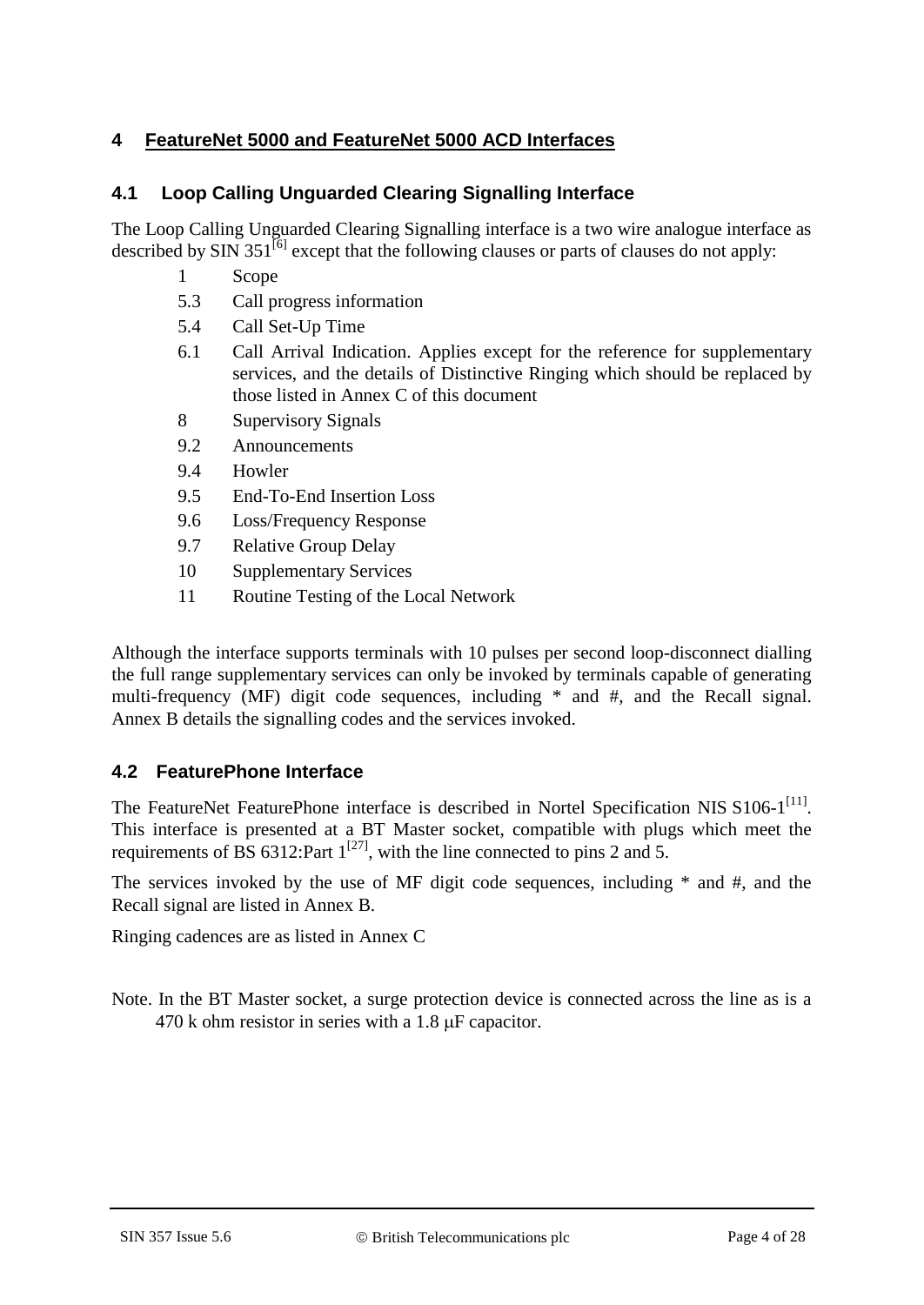### **4.3 Simplified Desk Message Interface**

The Simplified Desk Message Interface (SMDI) is described in Telcordia specification TR-NWT-000283<sup>[\[30\]](#page-13-1)</sup> and provides a 1200 bit/s or 2400 bit/s data link to the FeatureNet switch. This is delivered as an ITU-T V.32<sup>[\[14\]](#page-12-3)</sup> data stream at a FeatureNet Loop Calling Unguarded Clearing Signalling interface.

SMDI supports both the FeatureNet Screen Based Console 1 and customer's voice messaging equipment connected to FeatureNet's VoiceMail service.

### **4.4 CompuCALL Interface**

The FeatureNet CompuCALL interface is described by American National Standards Institute (ANSI) specification T1.626 for Switch Computer Application Interface (SCAI) and implemented in accordance with Nortel specification NIS  $Q218^{[13]}$  $Q218^{[13]}$  $Q218^{[13]}$ . The delivery options are:

- an ITU-T V.32 data stream presented at a BT socket, compatible with plugs which meet the requirements of BS 6312:Part 1, with the line connected to pins 2 and 5,
- an ITU-T  $X.21^{[15]}$  $X.21^{[15]}$  $X.21^{[15]}$  interface with a 15-way D-type connector conforming to BS ISO 4903 $^{[26]}$  $^{[26]}$  $^{[26]}$ ,
- an interface carrying the ITU-T  $X.25^{[16]}$  $X.25^{[16]}$  $X.25^{[16]}$  protocol with the physical layer compliant with ITU-T X.21 and presented at a 15-way D-type connector conforming to BS ISO 4903, and
- a TCP-IP interface as described in clause 6.

The CompuCALL interface supports the FeatureNet Link service that provides a Computer Telephony Integration (CTI) facility for FeatureNet 5000 ACD customers.

Note. CompuCALL is a trademark of Nortel.

### **4.5 FeatureNet Manager Interface**

FeatureNet Manager is a web-based service that provides customers with facilities to make simple changes to their network. Access is via the<http://www.hostedvoicemanager.bt.com/> and can also be accessed through the BT Global Service portal at <https://www.myaccount.globalservices.bt.com/> .

The web sites can be accessed by using a username and password. FeatureNet Manager may be accessed by any PC with a modern browser but internet explorer 7 and above is recommended.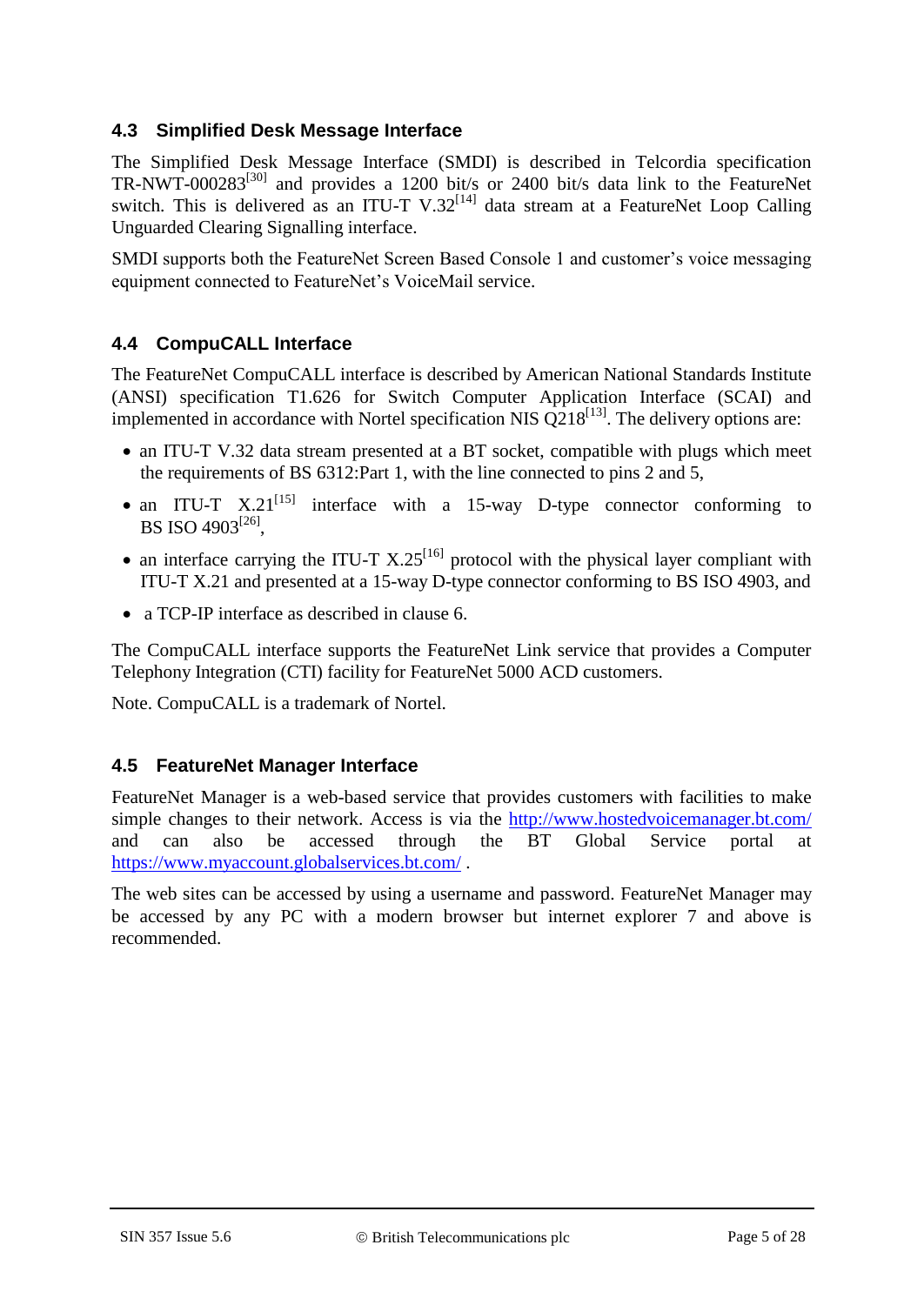### **4.6 ISDN Basic Access Interface**

The FeatureNet basic access ISDN interface conforms to ETSI standards. The provision of other types of ISDN interfaces in the future is not precluded. The ISDN interface supports basic and supplementary services for circuit switched calls but packet switched calls are not supported (but this does not preclude their provision in the future).

The ISDN user-network interface is specified in the following ETSI standards and is configured for operation in S/T-reference point configuration:

Layer 1 - ETS 300  $012^{[18]}$  $012^{[18]}$  $012^{[18]}$ Layer 2 - ETS 300  $125^{[20]}$  $125^{[20]}$  $125^{[20]}$ Layer 3 - ETS 300 102-1<sup>[\[19\]](#page-12-9)</sup>

Implementation options applicable to each layer are specified below in the form of notes against the relevant ETSI standard. Many of these implementation options reflect the current interface configuration and services/supplementary services supported. Enhancement of the interface in the future to support additional services and capabilities is not precluded.

### **4.6.1 Layer 1**

The customer interface is presented to the user via an NTTA (Network Terminating and Test Apparatus). The NTP is a socket on the NTTA.

Note: the NTTA performs the NT1 function specified in the ETSI standards.

Connection of terminal equipment to the service is via one of the following options:

- a socket in accordance with EN 28877 $[17]$ ,
- hard wiring.

Currently, the NTTA is mains powered and provides Power Source 1 (PS1) restricted in accordance with ETS 300 012. PS1 normal can be provided using an auxiliary power supply as defined ETS 300 012.

### **4.6.2 Layer 2**

Layer 2 is implemented in accordance with ETS 300 125.

The XID-command/response frame is not used and if received by the network, the frame will be discarded as unimplemented and no action shall be taken as a result of that frame.

SAPI (Service Access Point Identifier) values 0 (for layer 3 signalling) and 63 (for layer 2 management) are supported. All other SAPI values are treated as reserved (the use of the Dchannel to support Packet mode data (SAPI=16) and X.25 LAPB frames is not supported).

Only automatically assigned TEI (Terminal Endpoint Identifier) values (i.e. TEI values in the range 64 to 126) are supported. The use of TEI=0 for point-to-point signalling connection as specified in ETS 300 125, Annex A is not supported (in alignment with the S/T configuration for the ISDN interface). The TEI Check procedure will use Ai (Action indicator)  $= 127$  only i.e. all TEI values will be checked.

The values for the relevant system parameters are the default values specified in ETS 300 125, Table 3.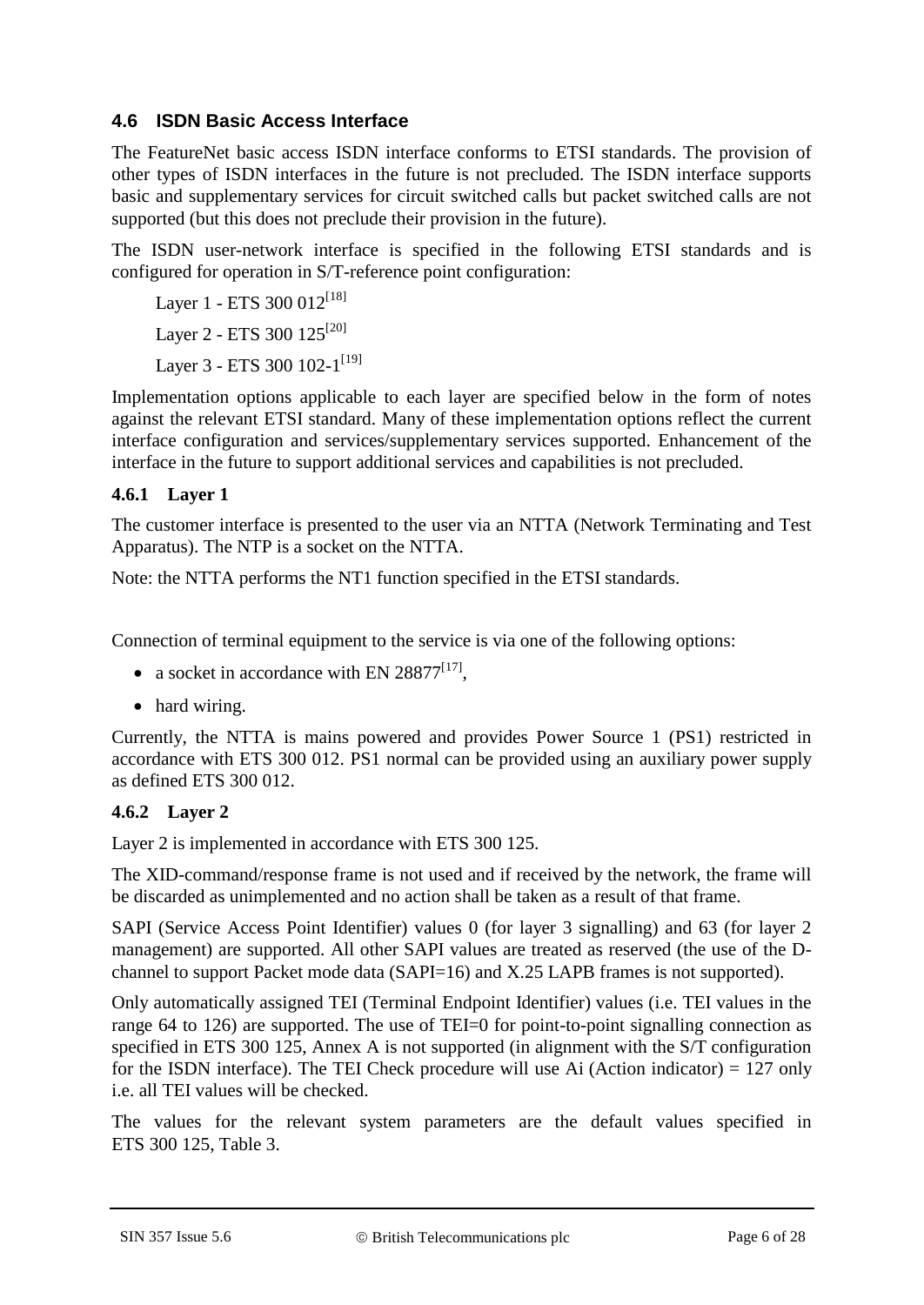#### <span id="page-6-0"></span>**4.6.3 Layer 3 Basic Call Control**

Layer 3 for basic circuit switched call control is implemented in accordance with ETS 300 102-1 (but excluding Amendments 1 and 2).

The layer 3 options applicable to S/T-reference point configuration apply i.e. all incoming calls will be offered in a SETUP message sent on the broadcast data link (i.e. point-tomultipoint procedures will apply) and global call references, messages and procedures i.e. Restart, will not be used (in the event of a major failure, the network will attempt to return a call or all calls on the basic access interface to the Null state be sending the appropriate clearing message).

The following services/capabilities are not supported and hence the associated messages and information elements are not supported. If received by the network, they will be treated as invalid messages and treated accordingly:

- Terminal portability supplementary service (and hence RESUME, RESUME ACKNOWLEDGE, RESUME REJECT, SUSPEND, SUSPEND ACKNOWLEDGE, SUSPEND REJECT and NOTIFY messages and Call identity and Notification indicator information elements) is not supported.
- User-to-user signalling (and hence USER INFORMATION and CONGESTION CONTROL messages and More data, Congestion level and User-to-user information information elements) is not supported.
- Message segmentation procedure (and hence SEGMENT message) is not supported. No services/supplementary services requiring the use of message segmentation are supported.
- Supplementary services using the FACILITY message Facility information element are not supported.
- Packet communication procedures and all associated information elements are not supported.
- Overlap receiving is not supported (the network will always include the Sending complete information element in the SETUP message sent from the network to the user).
- Progress indication from the called user to the network in a call establishment message or the PROGRESS message is not supported and if received, will be treated as a nonmandatory information element not implemented or message not implemented respectively. Progress indication received by the network from the calling user in a SETUP message will be transparently mapped and sent on.
- The symmetric procedures in ETS 300 102-1, annex D are not supported.
- Transit network selection (and hence the Transit network selection information element) is not implemented.
- Network specific facility (and hence the Network specific facilities information element) is not implemented.
- Low layer compatibility negotiation (ETS 300 102-1, Annex M) is not supported.
- Establishment of bearer connection prior to call acceptance (ETS 300 102-1, Annex N) is not supported.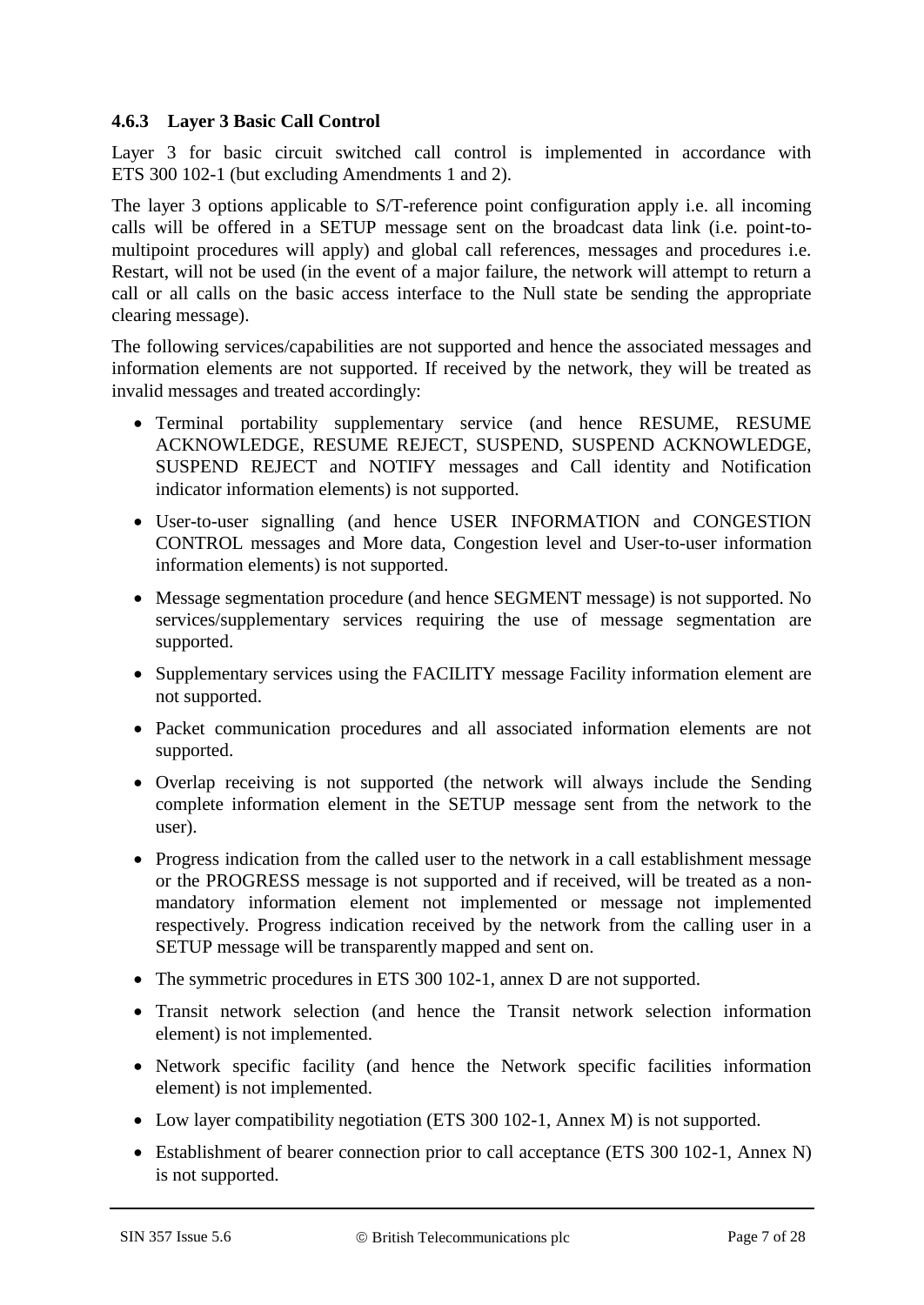The network will not send Display or Date/time information elements.

**Bearer Capabilities**: The bearer services of speech, 3.1 kHz audio and 64 kbit/s unrestricted data are supported and only code points in the Bearer capability information element (BC) associated with these services are supported.

**High layer compatibility and Low layer compatibility information elements:** the network will transport these information elements only after prior arrangement by the calling party.

#### **4.6.4 Supplementary Services**

The following supplementary services are implemented at service launch. These services are implemented in accordance to the relevant ETSI standards as follows:

#### 4.6.4.1 Calling Line Identification Presentation (CLIP)

The access signalling for CLIP is implemented in accordance with ETS 300 092<sup>[\[24\]](#page-13-3)</sup>.

At service launch, the following options will not be offered:

- the delivery of 2 numbers at the called subscriber's user-network interface (see Annex B of ETS 300 092),
- the special arrangement to permit calling users to send User Provided, Not Screened (UPNS) numbers.

Note: Called users may receive UPNS numbers in association with the public network Presentation Number supplementary service.

#### 4.6.4.2 Calling Line Identification Restriction (CLIR)

The access signalling for CLIR is implemented in accordance with ETS  $300\,093^{[25]}$  $300\,093^{[25]}$  $300\,093^{[25]}$ .

Customers can request that their calling line identity (ISDN number) is not released to the customers they are calling. The following subscription options are available:

- (a) permanent mode (i.e. applies to all calls) presentation restricted
- (b) temporary mode (i.e. setting can be overridden by user) presentation restricted
- (c) temporary mode (i.e. setting can be overridden by user) presentation not restricted i.e. their calling line identity will be released and forwarded to the called user.

Users subscribed to the temporary mode (options b and c) can override the restricted/not restricted setting by use of the "presentation indicator" in the Calling party number information element.

- Note 1: The use of prefix digits (as in the PSTN) to the called party number of 141 and 1470 to restrict/release respectively on a per call basis is not supported.
- Note 2: When CLIR is invoked, it is applicable to both FeatureNet (OnNet) calls and call to the public network (OffNet).

### 4.6.4.3 Multiple Subscriber Number (MSN)

The access signalling for MSN is implemented in accordance with ETS 300 052<sup>[\[22\]](#page-13-5)</sup>.

4.6.4.4 Sub-Addressing (SUB)

The access signalling for SUB is implemented in accordance with ETS 300 061 $^{[23]}$  $^{[23]}$  $^{[23]}$ .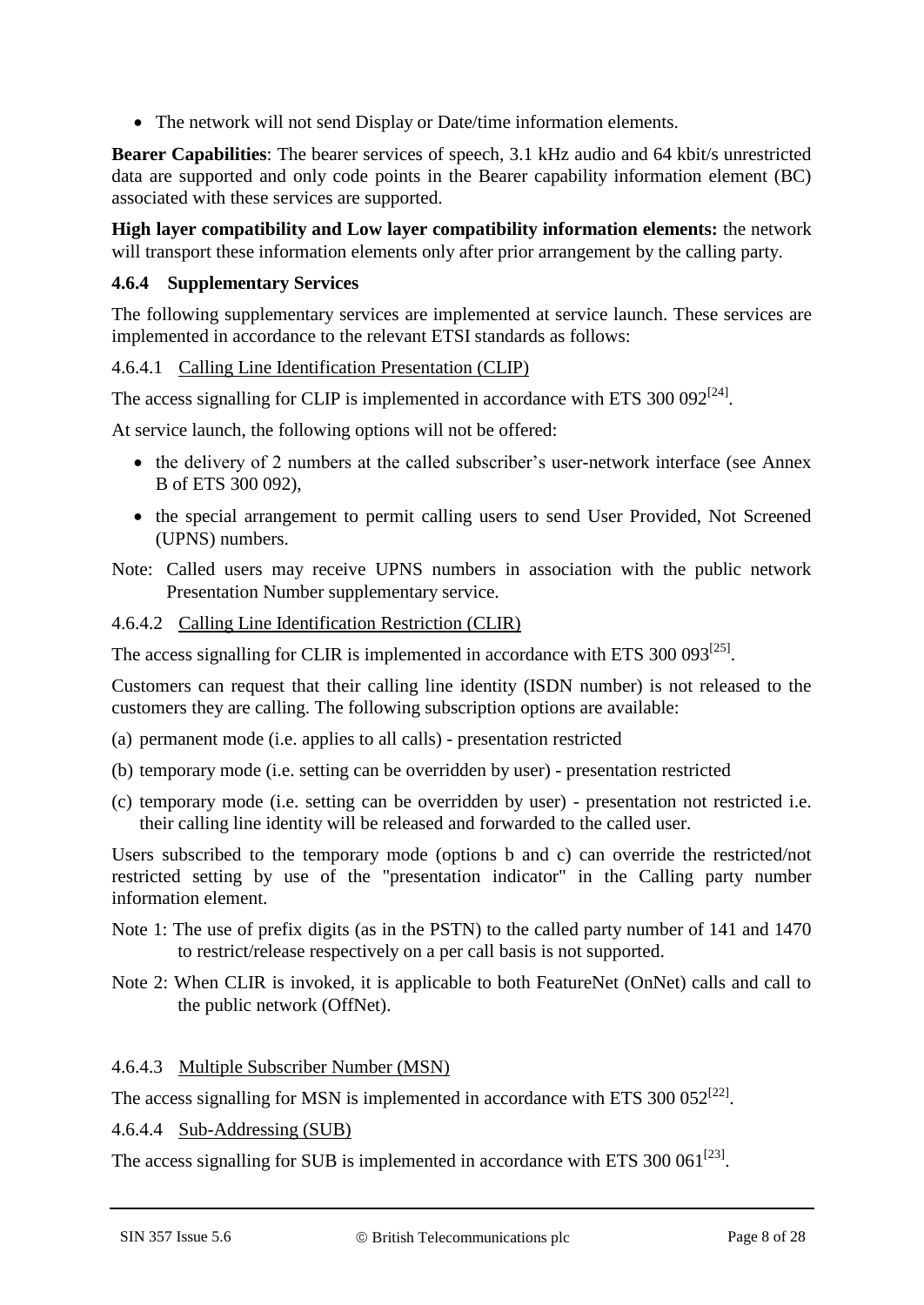The service is only applicable to calls between FeatureNet ISDN interfaces and is not supported to or from FeatureNet 1000 sites or public ISDN lines.

Note: The procedures associated with Calling party subaddress or Connected party subaddress information elements are part of the CLIP and Connected Line Identification Presentation (COLP) supplementary services respectively and are not part of the Subaddressing supplementary service. The COLP supplementary service is not supported at service launch.

### **4.7 Signalling System Symmetrical Digital Subscriber Line Interface**

Symmetrical Digital Subscriber Line Interface for FeatureNet 5000 was introduced during the summer of 2004. The characteristics of the interface will be as described in the Broadband Symmetric SINs,  $376^{[8]}$  $376^{[8]}$  $376^{[8]}$ ,  $404^{[9]}$  $404^{[9]}$  $404^{[9]}$  and  $405^{[10]}$  $405^{[10]}$  $405^{[10]}$  and the services available will be the equivalent of those described in SIN 404 and SIN 405. New provision using SDSL was frozen during 2011 and all customers using SDSL are expected to be migrated to alternative delivery methods by 31/12/13.

# **5 Call Centre Digital Access Interface**

The Call Centre Digital Access interface presents 2048 kbit/s Type 1 Channel Associated Signalling to the customer. The characteristics of the interface are as described in SIN 223 for BT MegaStream 2 and Nortel specification "Interface Specification for Connection to a 3<sup>rd</sup> Party Multiplexor" for loop signalling.

The services invoked by the use of MF digit code sequences, including \* and #, and the Recall signal are listed in Annex B.

# **6 TCP/IP Interface**

The FeatureNet TCP/IP interface is an Ethernet 10BaseT or 100BaseTX interface, conforming to IEEE 802.2<sup>[\[28\]](#page-13-7)</sup> and IEEE 802.3<sup>[\[29\]](#page-13-8)</sup>, presented at RJ-45 sockets. The TCP/IP protocol is as described in IETF RFC  $0792^{[32]}$  $0792^{[32]}$  $0792^{[32]}$  and RFC  $0793^{[33]}$  $0793^{[33]}$  $0793^{[33]}$ .

# **7 TONES**

The customer information tones that are generated by the FeatureNet service and encountered at the customer interface for telephony services are as described in SIN  $350^{5}$ , with the exclusion of the following tones:

Acknowledgement Tone Call Waiting Indication Confirmation Tone Pay Tone Special Call Waiting Indication Special Congestion Tone Special Proceed Indication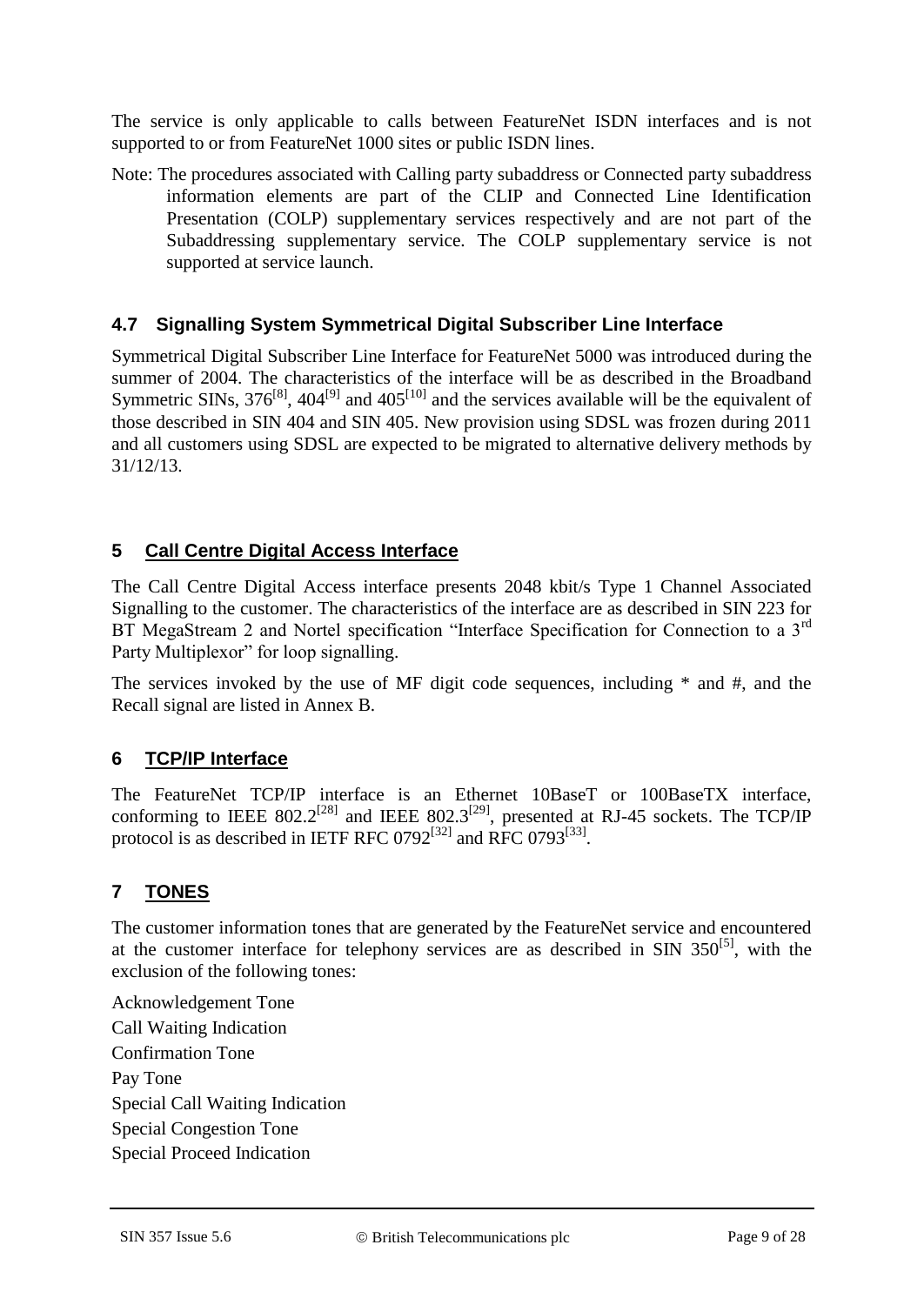Switching Tone

And the addition of the special FeatureNet tones listed in Annex D.

Note. Calls to the PSTN will encounter a wider variety of tones.

# **8 Calling Line Identification**

Calling Line Identification (CLI) information is available at digital FeatureNet interfaces and at the FeaturePhone interface for both calls originating on FeatureNet and the PSTN.

For outgoing calls from FeatureNet to the PSTN, a CLI number can be forwarded to the called party.

For FeatureNet 5000, this CLI can be either the natural CLI associated to the calling line or a "presentation" CLI. Customers can choose to have their CLIs either released or withheld as a default for calls to the PSTN. Callers have the ability to over-ride this default setting on a per call basis.

For FeatureNet 1000, the forwarded CLI can be either a number associated with the calling PBX or a "presentation" CLI. In either case, only a single number will be assigned to a link between the PBX and the FeatureNet switch and this number will be forwarded for all calls from the PBX using this link. Customers can choose to have their CLIs either released or withheld as a default for calls to the PSTN. FeatureNet will accept digits prefixed to calls sent from the PBX to allow callers to over-ride this default setting on a per call basis. FeatureNet will also accept the DPNSS Number Presentation Restriction Type A (NPR-A) string as an indication that the CLI should be withheld for the call.

This outgoing CLI capability will be delivered as part of an ongoing roll-out programme to both new and existing customers.

# **9 Direct Dialling In**

FeatureNet 1000 interfaces support the Direct Dialling in (DDI) facility. This allows incoming calls to FeatureNet from the PSTN to be routed by terminal equipment to specific extensions, without operator assistance, based on receipt of the final digits of the public directory number.

For the FeatureNet 5000 non-ISDN interfaces, the DDI facility is supported but routing is performed by the FeatureNet service so no DDI signalling is present at the FeatureNet 5000 interface.

For the FeatureNet 5000 basic access ISDN interface access signalling for DDI is implemented in accordance with ETS 300  $064^{[21]}$  $064^{[21]}$  $064^{[21]}$ . The network will always send the DDI number to the called user using en-bloc sending and overlap receiving is not support (as specified in clause [4.6.3\)](#page-6-0).

# **10 VoiceButton**

VoiceButton is a button that sits on a business's web page. Consumers browsing the web can request a call back from the business by clicking on this button and entering their own telephone number and other relevant information. This information is then presented to the FeatureNet customer via the TCP/IP interface.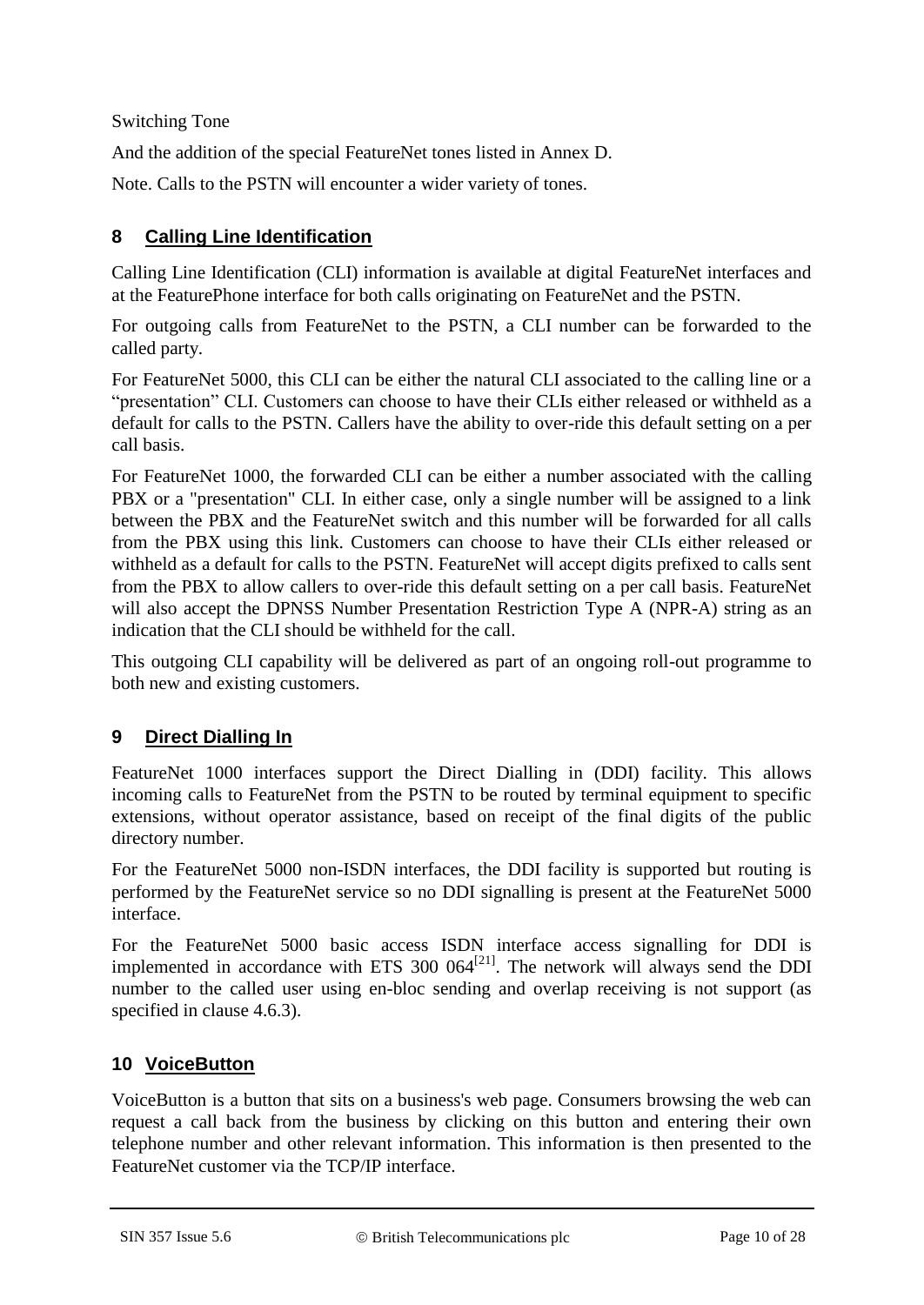# **11 Glossary**

| <b>ACD</b>     | <b>Automatic Call Distribution</b>                      |  |  |  |
|----------------|---------------------------------------------------------|--|--|--|
| Ai             | Action indicator                                        |  |  |  |
| <b>ANSI</b>    | <b>American National Standards Institute</b>            |  |  |  |
| <b>BTNR</b>    | <b>BT Network Requirement</b>                           |  |  |  |
| <b>CENELEC</b> | European Committee for Electrotechnical Standardisation |  |  |  |
| <b>CLI</b>     | Calling Line Identification                             |  |  |  |
| <b>CLIP</b>    | Calling Line Identification Presentation                |  |  |  |
| <b>CLIR</b>    | Calling Line Identification Restriction                 |  |  |  |
| <b>COLP</b>    | <b>Connected Line Identification Presentation</b>       |  |  |  |
| <b>CTI</b>     | <b>Computer Telephony Integration</b>                   |  |  |  |
| <b>DARPA</b>   | Defence Advanced Research Projects Agency               |  |  |  |
| <b>DDI</b>     | Direct Dialling In                                      |  |  |  |
| <b>DMS</b>     | Digital Multiplexed Switch                              |  |  |  |
| <b>DPNSS</b>   | Digital Private Network Signalling System No 1          |  |  |  |
| DSS1           | Digital Subscriber Signalling System No. one            |  |  |  |
| EC             | <b>European Commission</b>                              |  |  |  |
| EN             | Norme Européen                                          |  |  |  |
| <b>ETS</b>     | <b>European Telecommunication Standard</b>              |  |  |  |
| <b>ETSI</b>    | European Telecommunications Standards Institute         |  |  |  |
| <b>HLC</b>     | <b>High Level Compatibility</b>                         |  |  |  |
| <b>IEEE</b>    | Institute of Electrical and Electronics Engineers       |  |  |  |
| <b>IETF</b>    | <b>Internet Engineering Task Force</b>                  |  |  |  |
| <b>ISDN</b>    | <b>Integrated Services Digital Network</b>              |  |  |  |
| <b>ISRM</b>    | <b>Initial Service Request Message</b>                  |  |  |  |
| <b>ISUP</b>    | <b>Integrated Services User Part</b>                    |  |  |  |
| <b>IVR</b>     | <b>Interactive Voice Response</b>                       |  |  |  |
| <b>LAPB</b>    | Link-Access Procedures, Balanced                        |  |  |  |
| <b>LAN</b>     | <b>Local Area Network</b>                               |  |  |  |
| <b>LLC</b>     | Low Level Compatibility                                 |  |  |  |
| LX             | Long Wavelength (1310nm)                                |  |  |  |
| <b>MIS</b>     | <b>Management Information System</b>                    |  |  |  |
| <b>MSN</b>     | Multiple Subscriber Number                              |  |  |  |
| <b>MWI</b>     | <b>Message Waiting Indicator</b>                        |  |  |  |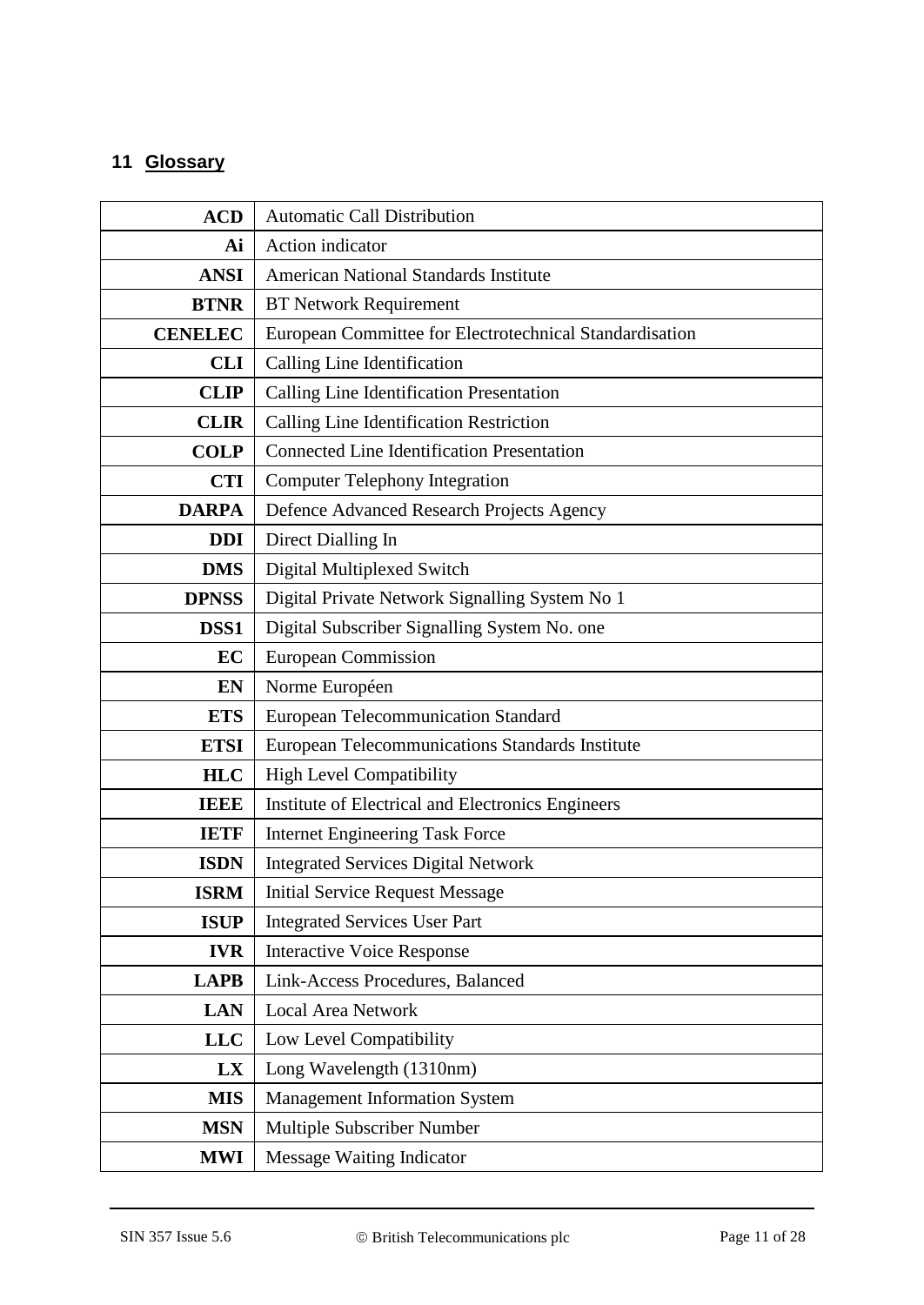| NPR-A           | Number Presentation Restriction - (A - Party)           |  |  |  |
|-----------------|---------------------------------------------------------|--|--|--|
| <b>NPR-B</b>    | Number Presentation Restriction - (B - Party)           |  |  |  |
| NPR-O           | Number Presentation Restriction - (Other Party)         |  |  |  |
| NT <sub>1</sub> | <b>Network Termination Type 1</b>                       |  |  |  |
| <b>NTE</b>      | <b>Network Termination Equipment</b>                    |  |  |  |
| <b>NTP</b>      | <b>Network Termination Point</b>                        |  |  |  |
| <b>NTTA</b>     | Network Terminating and Testing Apparatus               |  |  |  |
| <b>PD</b>       | Published Document of the British Standards Institution |  |  |  |
| PN              | <b>Presentation Number</b>                              |  |  |  |
| PS1             | Power Source 1                                          |  |  |  |
| <b>PSTN</b>     | Public Switched Telephone Network                       |  |  |  |
| <b>RFC</b>      | <b>Request For Comments</b>                             |  |  |  |
| <b>RJ</b>       | Registered Jack connector                               |  |  |  |
| <b>SAPI</b>     | Service Access Point Identifier                         |  |  |  |
| <b>SIN</b>      | <b>Suppliers Information Note</b>                       |  |  |  |
| <b>SMDI</b>     | Simplified Desk Message Interface                       |  |  |  |
| <b>SUB</b>      | Subaddressing                                           |  |  |  |
| <b>SX</b>       | Short Wavelength (850nm)                                |  |  |  |
| <b>TCP/IP</b>   | <b>Transmission Control Protocol/Internet Protocol</b>  |  |  |  |
| <b>TEI</b>      | <b>Terminal Endpoint Identifier</b>                     |  |  |  |
| <b>TIG</b>      | <b>Technical Interface Guide</b>                        |  |  |  |
| <b>TP</b>       | <b>Terminal Portability</b>                             |  |  |  |
| <b>UPNS</b>     | User Provided, Not Screened                             |  |  |  |
| <b>VLAN</b>     | Virtual Local Area Network                              |  |  |  |

# **12 References**

# **BT Network Requirements**

<span id="page-11-2"></span><span id="page-11-1"></span><span id="page-11-0"></span>

|            | $\mid$ [1] BTNR 181 | Signalling System AC15                         |
|------------|---------------------|------------------------------------------------|
|            | $[2]$ BTNR 185      | Signalling System MF4 via private circuits     |
| $\sqrt{3}$ | <b>BTNR 188</b>     | Digital Private Network Signalling System No 1 |

# **Suppliers' Information Notes**

<span id="page-11-4"></span><span id="page-11-3"></span>

| [4] | <b>SIN 223</b> | <b>BT MegaStream 2 and MegaStream 8 Service Description</b>                            |
|-----|----------------|----------------------------------------------------------------------------------------|
|     | $[5]$ SIN 350  | <b>BT Public Switched Telephone Network (PSTN): Network Tones And</b><br>Announcements |
|     |                |                                                                                        |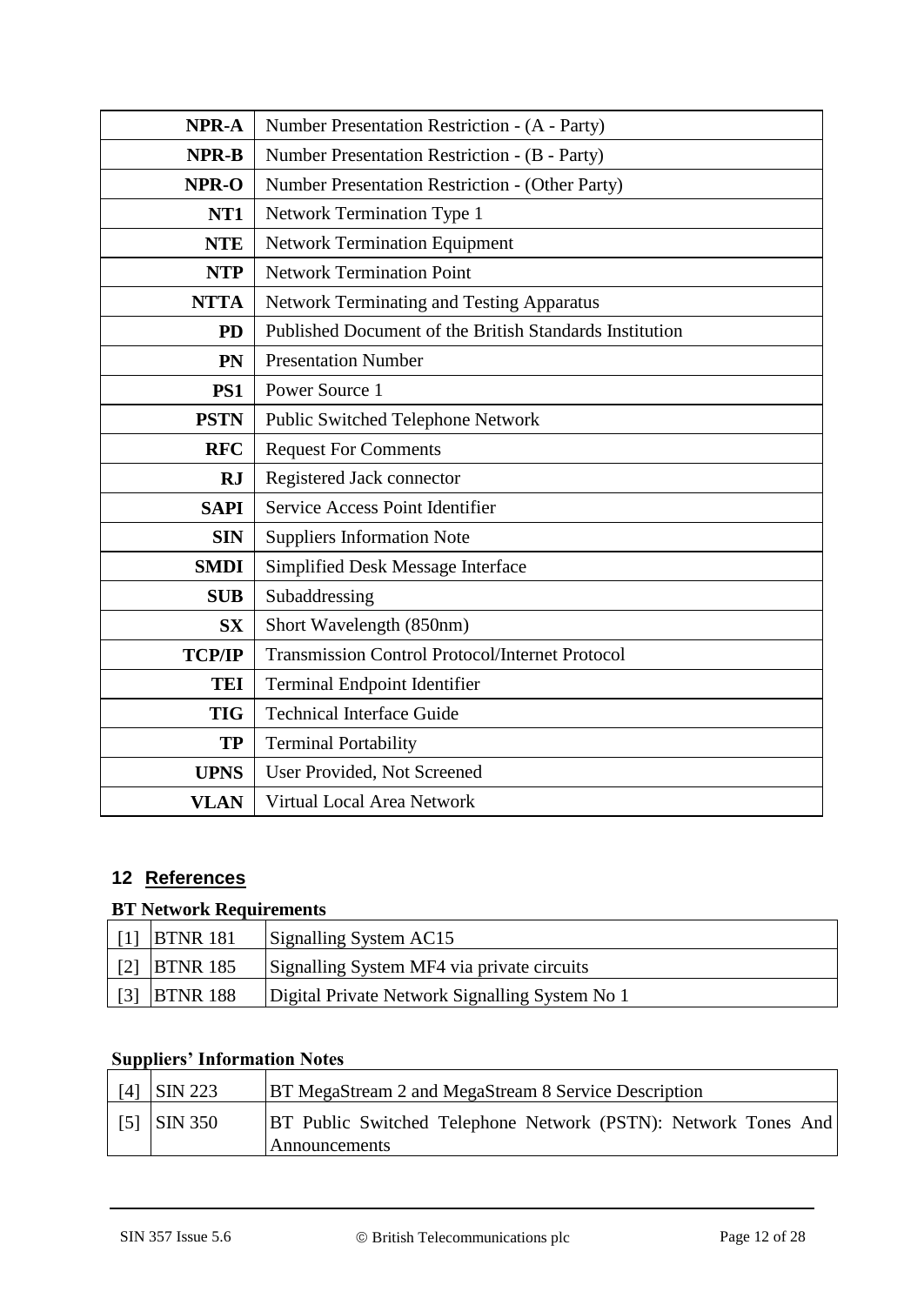<span id="page-12-11"></span><span id="page-12-1"></span><span id="page-12-0"></span>

| [6]               | <b>SIN 351</b> | BT Public Switched Telephone Network (PSTN): Technical Characteristics<br>Of The Single Analogue Line Interface |
|-------------------|----------------|-----------------------------------------------------------------------------------------------------------------|
| $\lceil 7 \rceil$ | <b>SIN 355</b> | BT Analogue Private Circuits: Technical Characteristics Of 2-Wire And 4-<br>Wire Analogue Interfaces            |
| [8]               | SIN 376        | BT Wholesale Broadband SHDSL, Interface Description                                                             |
| [9]               | <b>SIN 404</b> | BT DataStream Symmetric, Service Description and Interface Specification                                        |
| 110 <sup>-</sup>  | <b>SIN 405</b> | BT IPStream Symmetric, Service Description and Interface Specification                                          |

# <span id="page-12-13"></span><span id="page-12-12"></span>**Nortel specifications**

<span id="page-12-2"></span>

|                      | $\vert$ [11] NIS S106-1 | Electronic Business Service Network Access Interface Specification            |
|----------------------|-------------------------|-------------------------------------------------------------------------------|
| $\lfloor 12 \rfloor$ |                         | Interface Specification for Connection to a 3 <sup>rd</sup> Party Multiplexor |
|                      | $[13]$ NIS-Q218         | CompuCall/Meridian SCAI                                                       |

<span id="page-12-4"></span>Note: Nortel claim Intellectual Property Rights for the FeaturePhone interface.

# **ITU-T Recommendations**

<span id="page-12-5"></span><span id="page-12-3"></span>

|                        | $\left[14\right]$   V.32                          | A family of 2-wire, duplex modems operating at data signalling rates of up to 9600<br>bit/s for use on the general switched telephone network and on leased telephone-<br>type circuits.                      |
|------------------------|---------------------------------------------------|---------------------------------------------------------------------------------------------------------------------------------------------------------------------------------------------------------------|
| $\left[15\right]$ X.21 |                                                   | Interface between Data Terminal Equipment (DTE) and Data Circuit-Terminating<br>Equipment (DCE) for Synchronous Operation on Public Data Networks.                                                            |
|                        | $\left  \right  16 \right $ $\left  X.25 \right $ | Interface between data terminal equipment (DTE) and data circuit-terminating<br>equipment (DCE) for terminals operating in the packet mode and connected to the<br>public data networks by dedicated circuit. |

### <span id="page-12-6"></span>**ETSI and CENELEC standards**

<span id="page-12-14"></span><span id="page-12-10"></span><span id="page-12-9"></span><span id="page-12-8"></span><span id="page-12-7"></span>

| $\lceil 17 \rceil$ | EN 28877 (9/93)<br>(Same as ISO/IEC<br>8877)       | Interface connector and contact assignments for ISDN basic<br>access interface located at reference points S and T                   |
|--------------------|----------------------------------------------------|--------------------------------------------------------------------------------------------------------------------------------------|
|                    | $[18]$ ETS 300 012 (12/91) +<br>Amendment 2 (3/96) | ISDN: Basic user-network interface Layer 1 specification and<br>principles                                                           |
|                    | $[19]$ ETS 300 102-1 (12/90)                       | ISDN: User-network interface layer 3 specification for basic call<br>control.                                                        |
|                    | $[20]$ ETS 300 125 (9/91)                          | ISDN: User-network interface data link layer specification<br>Application of CCITT Recommendations Q.920/I.440<br>and<br>Q.921/I.441 |
|                    | $[21]$ ETS 300 064-1 (9/96)                        | ISDN: Direct Dialling In (DDI) supplementary service; DSS1<br>Protocol                                                               |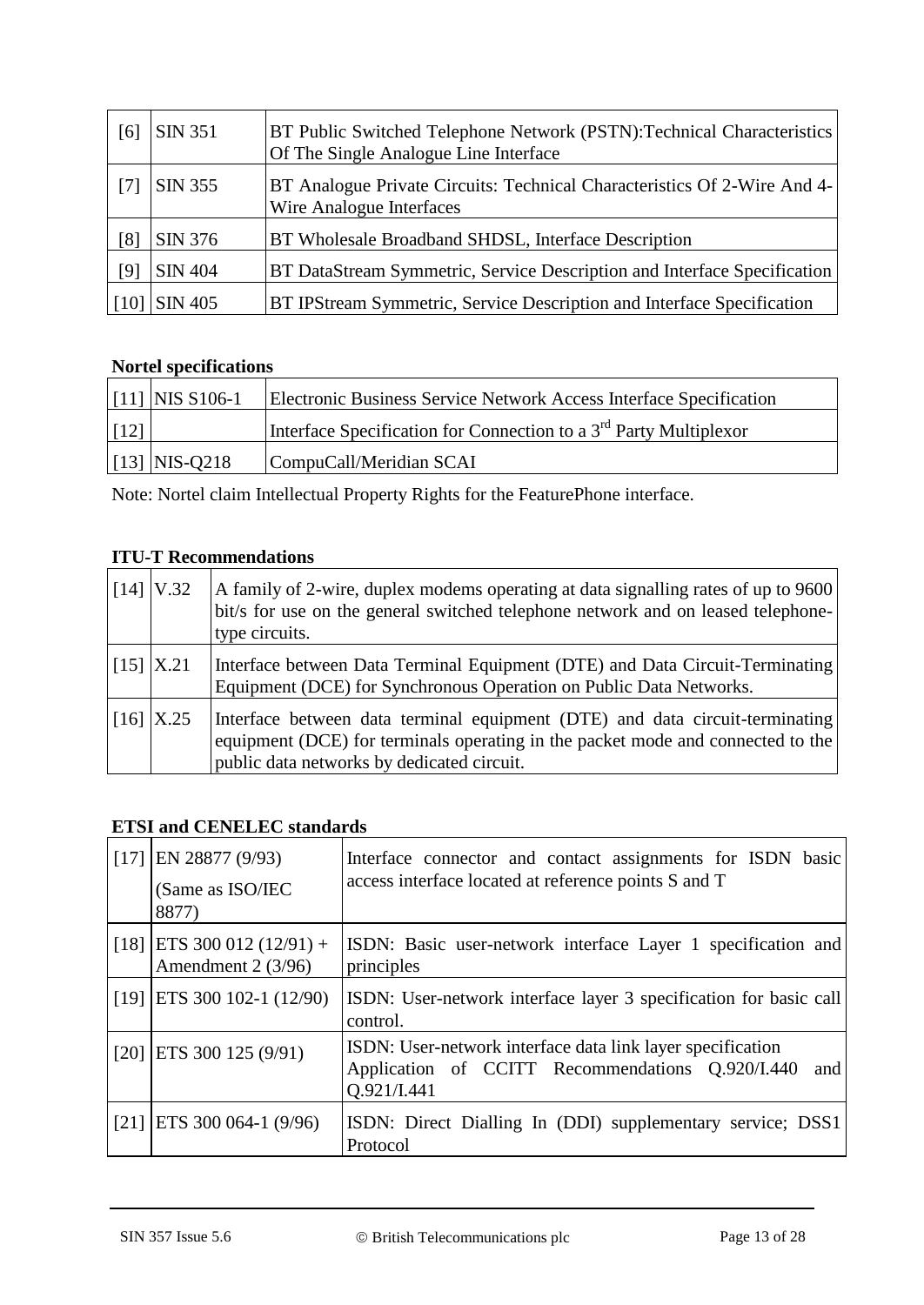<span id="page-13-6"></span><span id="page-13-5"></span><span id="page-13-3"></span>

| $\vert$ [22] $\vert$ ETS 300 052 (10/91) | ISDN: Multiple Subscriber Number (MSN) supplementary<br>service; DSS1 Protocol                   |
|------------------------------------------|--------------------------------------------------------------------------------------------------|
| $\vert$ [23] $\vert$ ETS 300 061 (11/91) | ISDN: Subaddressing (SUB) supplementary service; DSS1<br>Protocol                                |
| $\vert$ [24] $\vert$ ETS 300 092 (4/92)  | (CLIP)<br>ISDN: Calling Line Identification Presentation<br>supplementary service; DSS1 Protocol |
| $\vert$ [25] $\vert$ ETS 300 093 (4/92)  | ISDN: Calling Line Identification Restriction<br>(CLIR)<br>supplementary service; DSS1 Protocol  |

# <span id="page-13-4"></span>**British Standards**

<span id="page-13-2"></span><span id="page-13-0"></span>

|                           |                         |  | [[26] BS ISO 4903 Information technology, Data communications. 15-pole DTE/DCE |  |  |
|---------------------------|-------------------------|--|--------------------------------------------------------------------------------|--|--|
|                           |                         |  | interface connector and contact number assignments                             |  |  |
| $ 27 $ BS 6312:<br>Part 1 | Specification for plugs |  | Connectors for analogue telecommunication interfaces. Part 1.                  |  |  |

### **IEEE specifications**

<span id="page-13-8"></span><span id="page-13-7"></span>

| $[28]$ IEEE 802.2 | Information technology, Telecommunications and information exchange<br>between systems, Local and Metropolitan area networks, Specific<br>requirements, Part 2: Logical link control                                                                                                |
|-------------------|-------------------------------------------------------------------------------------------------------------------------------------------------------------------------------------------------------------------------------------------------------------------------------------|
| $[29]$ IEEE 802.3 | Information technology, Telecommunications and information exchange<br>between systems, Local and Metropolitan area networks, Specific<br>requirements, Part 3: Carrier sense multiple access with collision detection<br>(CSMA/CD) access method and physical layer specifications |

### **Telcordia Specification**

<span id="page-13-1"></span>

| $\vert$ [30] TR-NWT- | Simplified Message Desk Interface (SMDI) Generic Requirements, FSD |  |  |  |
|----------------------|--------------------------------------------------------------------|--|--|--|
| 000283               | $05-02-0150$                                                       |  |  |  |

### **ANSI Specification**

| [31] ANSI T1.626 Telecommunications – Switch Computer Application Interface (SCAI) |  |
|------------------------------------------------------------------------------------|--|

# **Internet Engineering Task Force RFCs**

<span id="page-13-10"></span><span id="page-13-9"></span>

| [32] RFC 0792 | Internet Control Message Protocol, DARPA Internet Program Protocol<br>Specification |  |  |  |
|---------------|-------------------------------------------------------------------------------------|--|--|--|
| [33] RFC 0793 | Transmission Control Protocol, DARPA Internet Program Protocol<br>Specification     |  |  |  |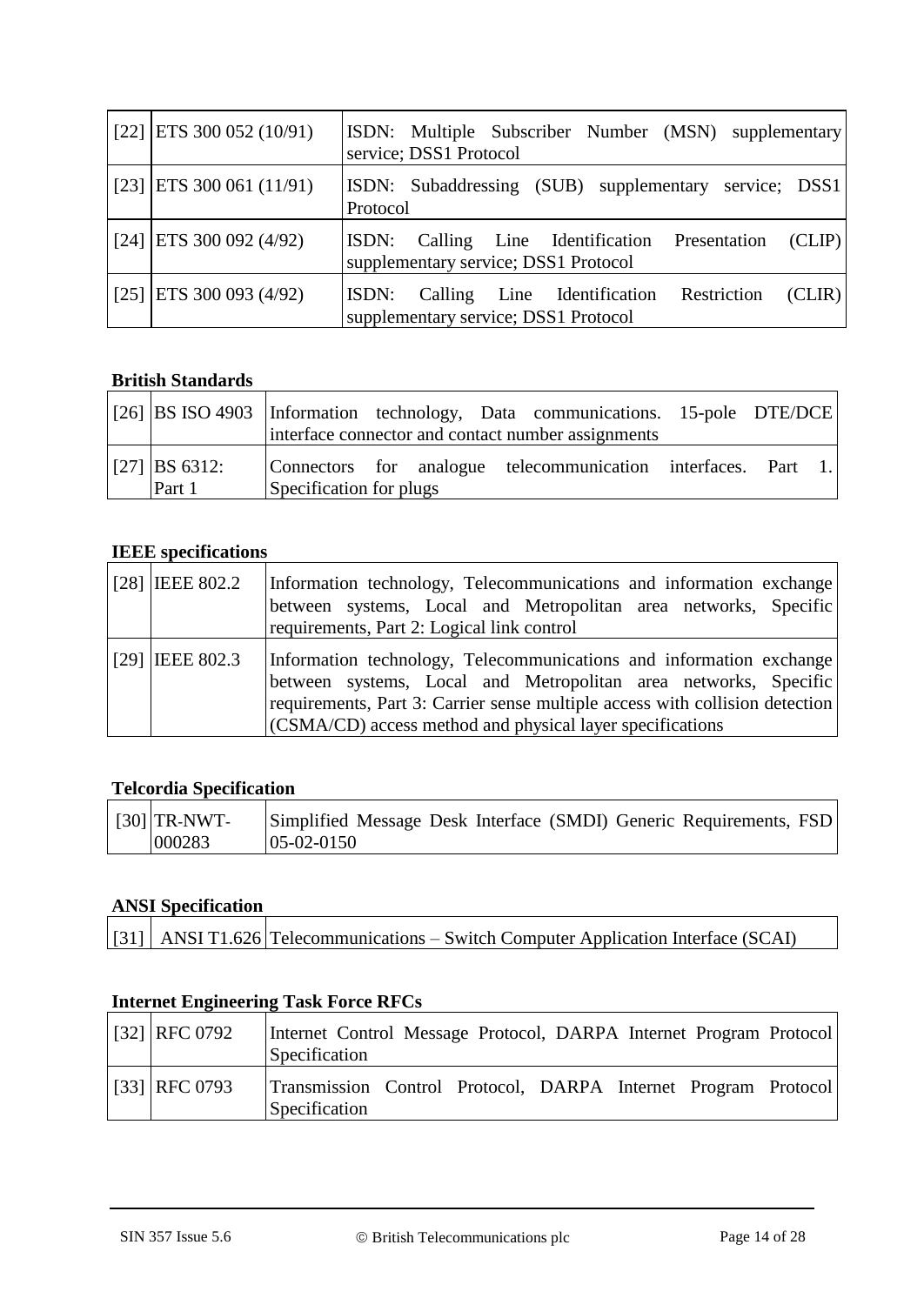For further information or copies of referenced documents please see document sources <http://www.btplc.com/sinet/>

# **13 History**

| <b>TIG 11</b><br><b>Issue 1 &amp;</b><br><b>TIG 12</b><br><b>Issue 1</b> | October<br>1988    | First issue of TIGs published describing the technical characteristics of<br>the interfaces for the BT FeatureNet service. TIG 11 described non-<br>ISDN interfaces and TIG 12 described the ISDN interface.                                                                                  |
|--------------------------------------------------------------------------|--------------------|-----------------------------------------------------------------------------------------------------------------------------------------------------------------------------------------------------------------------------------------------------------------------------------------------|
| <b>TIG 11</b><br><b>Issue 2.0</b>                                        |                    | May 1999   Addition of Call Centre Digital Access CASS interface.                                                                                                                                                                                                                             |
| <b>TIG 11</b><br><b>Issue 3.0</b>                                        | 1999               | November   Addition of Caller Return and extra code for Ring Back in dial plan.                                                                                                                                                                                                               |
| <b>TIG 11</b><br><b>Issue 4.0</b>                                        | 1999               | November   Addition of TCP/IP interface and VoiceButton facility.                                                                                                                                                                                                                             |
| <b>TIG 11</b><br><b>Issue 5.0</b>                                        | December  <br>1999 | CLI clause re-worded.<br>Addition of SMDI, CompuCALL and FeatureView interfaces.<br>Additions to FeaturePhone and CCDA interface.<br>Annex A and Annex D amended.                                                                                                                             |
| <b>SIN 357</b><br><b>Issue 1.0</b>                                       | <b>July 2000</b>   | TIG 11 issue 5.0 and TIG 12 issue 1.0 combined and re-issued as<br>SIN 357.<br>In Annex A, the table entry for Executive Intrusion changed to<br>"Compliant" for $\text{PBX} \rightarrow \text{FN} \& \text{FN} \rightarrow \text{PBX}.$                                                      |
| <b>SIN 357</b><br><b>Issue 2.0</b>                                       | October<br>2000    | <b>Addition of Featurenet IP Service.</b><br>Withdraw of support for Windows 3.1 Feature View software.<br>Addition of CLI release to PSTN.                                                                                                                                                   |
| <b>SIN 357</b><br><b>Issue 3.0</b>                                       | August<br>2001     | Annex A updated - BTNR 188 Sections 44 to 48 added.<br>Clause 7 CLI release information updated.<br>Addition of Annex E - Trial of TCP-IP access to the CompuCALL<br>facility.<br>X.25 access to CompuCALL facility added.                                                                    |
| <b>SIN 357</b><br><b>Issue 4.0</b>                                       | 2002               | November   Editorial changes.<br>Addition of 1471 Erasure and FeatureNet Manager.<br>Calling Line Identification roll-out updated.<br>FeatureNet IP removed.<br>Annex E deleted (Trial of TCP-IP access to the CompuCALL facility)<br>and facility added to clause 4.4 (CompuCALL Interface). |
| <b>SIN 357</b><br><b>Issue 5.0</b>                                       | May<br>2004        | References in 4.1 to SIN 351 updated to track changes in SIN 351.<br>Notification of withdrawal of FeatureView interface added.<br>Symmetrical Digital Subscriber Line Interface added for<br>FeatureNet 5000. Editorial changes.                                                             |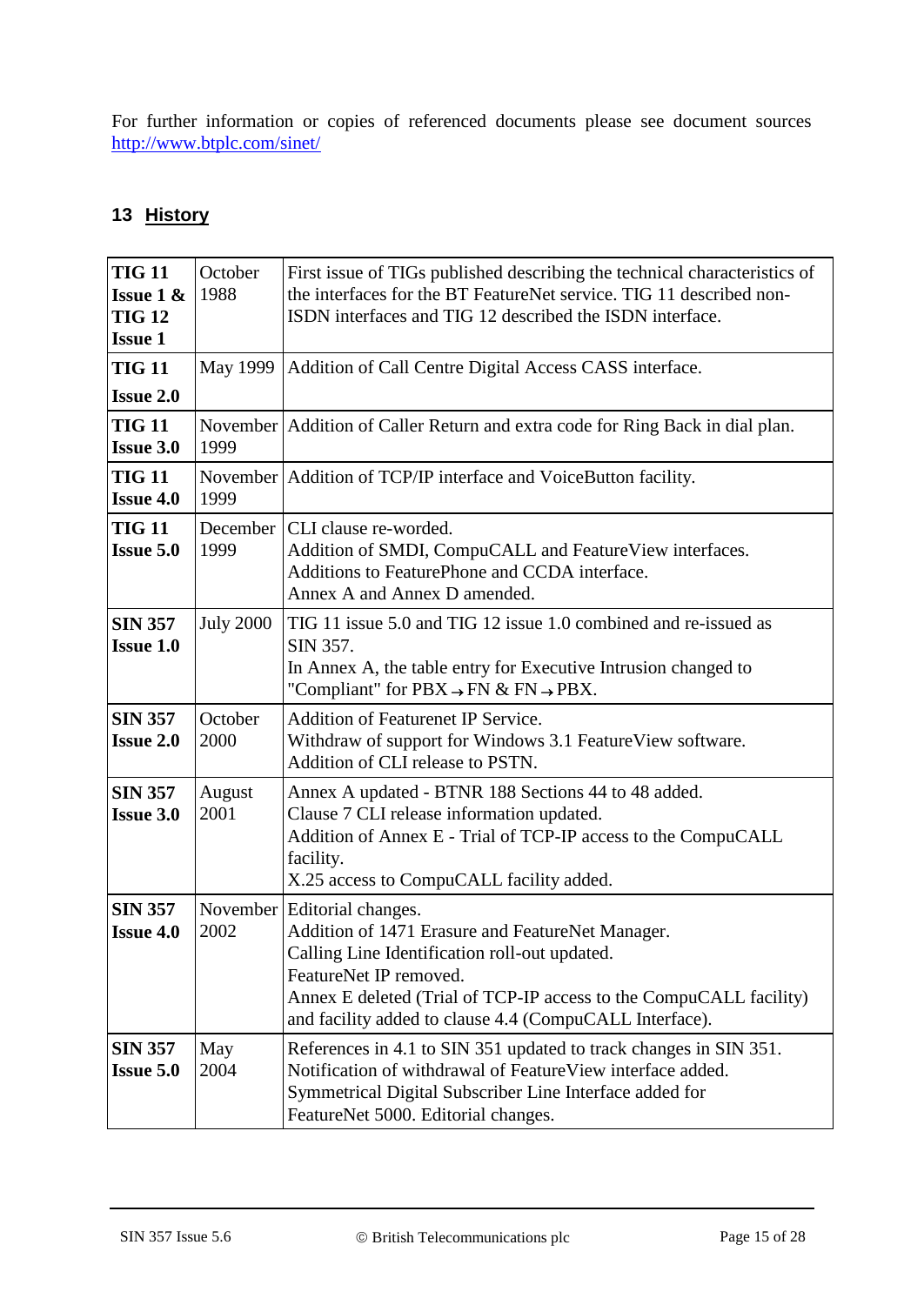| <b>SIN 357</b><br><b>Issue 5.1</b> | June<br>2005   | Feature View interface removed following withdrawal and reference to<br>Feature View removed from FeatureNet Manager description.<br>Calling Line Identification roll-out updated.            |
|------------------------------------|----------------|-----------------------------------------------------------------------------------------------------------------------------------------------------------------------------------------------|
| <b>SIN 357</b><br><b>Issue 5.2</b> | May 2006       | Reference to International Featurenet removed from Feature Dial Plan<br>due to withdrawal of the service.                                                                                     |
| <b>SIN 357</b>                     | Mar 2010       | Ref 3.2: For DPNSS customer PBX is to be designated PBX B.                                                                                                                                    |
| <b>Issue 5.3</b>                   |                | Ref 4.5: Upgrade to Featurenet manager interface PC and browser<br>specification.                                                                                                             |
| <b>SIN 357</b><br><b>Issue 5.4</b> | May 2011       | Ref 4.5: Deletion of out of date Featurenet manager URL                                                                                                                                       |
| <b>SIN 357</b><br><b>Issue 5.5</b> | June 2013      | Ref 4.7: Addition to advise that New provision using SDSL was frozen<br>during 2011 and all customers using SDSL are expected to be migrated<br>to alternative delivery methods by $31/12/13$ |
|                                    |                | Ref 4.8: Deleted                                                                                                                                                                              |
| <b>Issue 5.6</b>                   | August<br>2015 | Change SINet site references from http://www.sinet.bt.com to<br>http://www.btplc.com/sinet/                                                                                                   |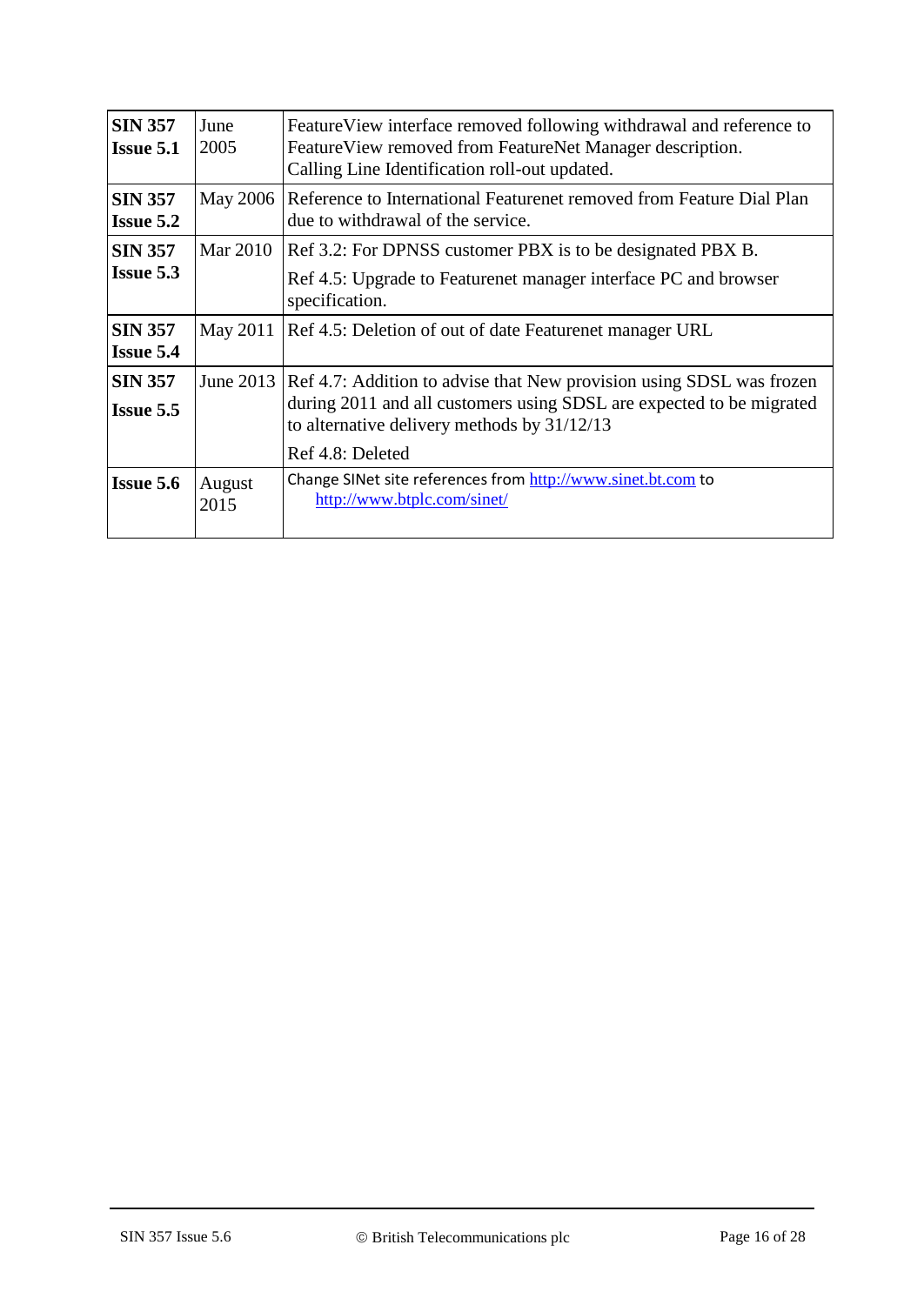# **Annex A: FeatureNet 1000 DPNSS Conformance to BTNR 188**

The following table details the FeatureNet 1000 DPNSS interface's degree of compliance with BTNR 188.

|                  | BTNR 188 BTNR 188 Feature Name         |                   |               | $PBX \rightarrow FN$ (a) $ FN \rightarrow PBX$ (a) $ PBX - PBX$ (a) |
|------------------|----------------------------------------|-------------------|---------------|---------------------------------------------------------------------|
| Section          |                                        |                   |               |                                                                     |
| $1 - 5$          |                                        | $\mathcal{C}$     | $\mathsf{C}$  | $\mathsf{C}$                                                        |
| $\sqrt{6}$       | Simple Telephony Call                  | $\mathcal{C}$     | $\mathcal{C}$ | $\mathsf{C}$                                                        |
| $\boldsymbol{7}$ | Circuit-Switched Data Call             | $\mathcal{C}$     | $\mathcal{C}$ | $\mathsf{C}$                                                        |
| $\,8\,$          | <b>SS: SWAP</b>                        | <b>NS</b>         | <b>NS</b>     | $\mathcal{C}$                                                       |
| $\overline{9}$   | SS: Call Back When Free                | $\mathcal{C}$     | $\mathcal{C}$ | $\mathsf{C}$                                                        |
| 10               | SS: Executive Intrusion                | $\mathcal{C}$     | $\mathcal{C}$ | $\mathcal{C}$                                                       |
| 11               | SS: Diversion                          | PC(c)             | PC(c)         | $\mathcal{C}$                                                       |
| 12               | SS: Hold                               | $\mathcal{C}$     | $\mathcal{C}$ | $\mathcal{C}$                                                       |
| 13(g)            | SS: Three Party                        | $\mathcal{C}$     | $\mathsf{C}$  | C                                                                   |
| 14               | SS: Call Offer                         | C(e)              | $\mathsf{C}$  | $\mathsf{C}$                                                        |
| 15               | SS: Non Specified Information          | PC(p)             | PC(p)         | $\mathcal{C}$                                                       |
| 16               | <b>Service Independent Strings</b>     | PC(h)             | PC(h)         | $\mathsf{C}$                                                        |
| 17               | SS: Call Waiting                       | NC(n)             | NC(n)         | $\mathcal{C}$                                                       |
| 18               | <b>SS: Bearer Service Selection</b>    | <b>NS</b>         | <b>NS</b>     | $\mathcal{C}$                                                       |
| 19               | SS: Route Optimisation                 | $\mathcal{C}$     | $\mathsf{C}$  | $\mathsf{C}$                                                        |
| 20               | <b>SS: Extension Status</b>            | <b>NS</b>         | <b>NS</b>     | $\mathsf{C}$                                                        |
| 21(i)            | SS: Controlled Diversion               | NC <sub>(d)</sub> | <b>NS</b>     | $\mathcal{C}$                                                       |
| 22               | SS: Redirection                        | C(b)              | C(b)          | $\mathcal{C}$                                                       |
| 23               | SS: Series Call                        | NC(j)             | NC(j)         | $\mathsf{C}$                                                        |
| $24\,$           | SS: Three Party Takeover               | <b>NS</b>         | <b>NS</b>     | $\mathsf{C}$                                                        |
| 25               | SS: Night Service                      | $\rm NC$          | NS(m)         | $\mathbf C$                                                         |
| 26(k)            | <b>SS:</b> Centralised Operator        | PC                | NC            | $\mathsf{C}$                                                        |
| 27               | <b>SS: Traffic Channel Maintenance</b> | <b>NS</b>         | <b>NS</b>     | <b>NS</b>                                                           |
| 28               | SS: Remote Alarm Reporting             | <b>NS</b>         | <b>NS</b>     | $\mathsf{C}$                                                        |
| 29               | SS: Add-On Conference                  | NC(d)             | NC(f)         | $\mathsf{C}$                                                        |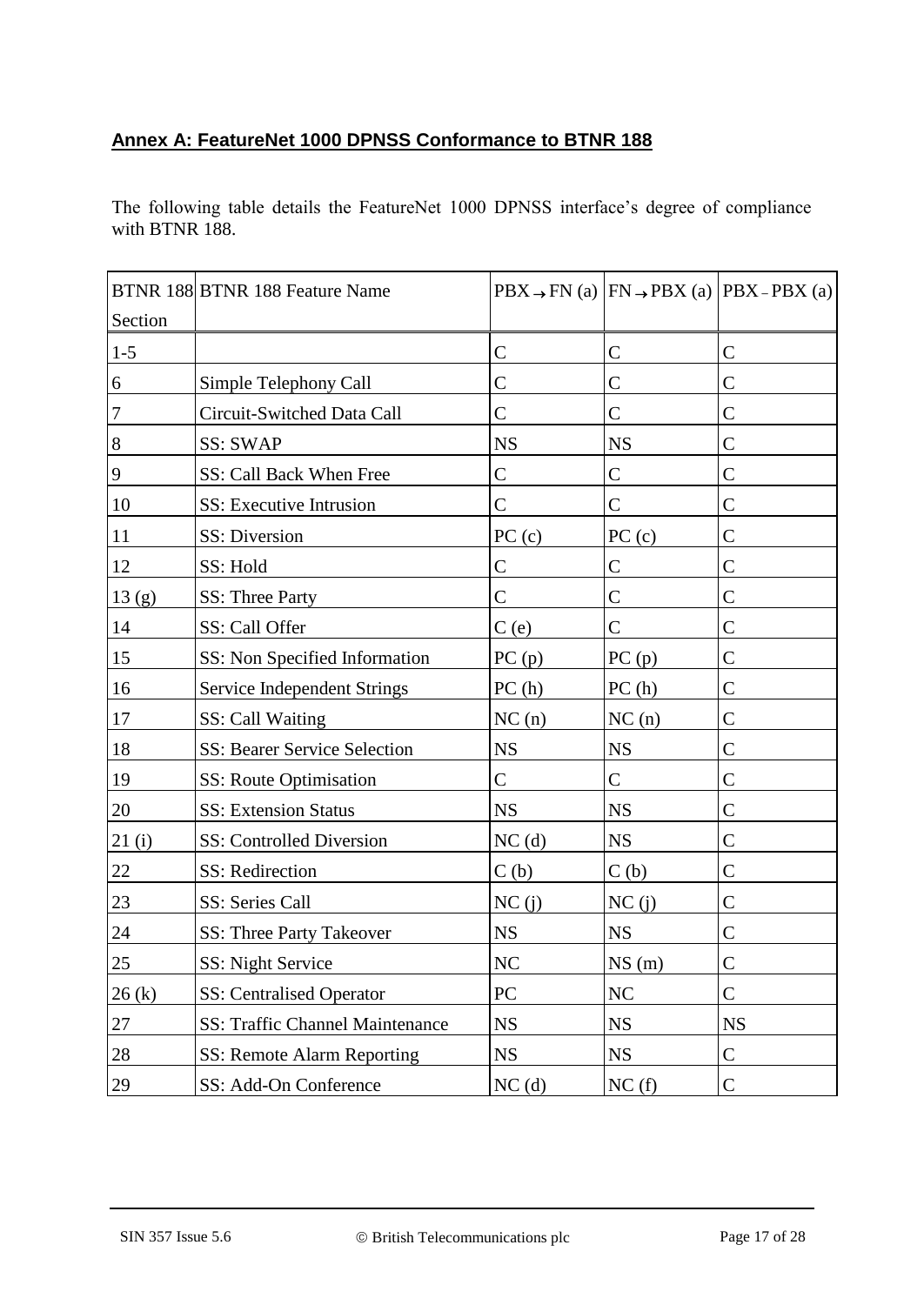| Section | BTNR 188 BTNR 188 Feature Name               |           |           | $\overrightarrow{PBX} \rightarrow \overrightarrow{FN}$ (a) $\overrightarrow{FN} \rightarrow \overrightarrow{PBX}$ (a) $\overrightarrow{PBX}$ – $\overrightarrow{PBX}$ (a) |
|---------|----------------------------------------------|-----------|-----------|---------------------------------------------------------------------------------------------------------------------------------------------------------------------------|
| 30      | SS: Time Synchronisation                     | <b>NS</b> | <b>NS</b> | $\mathcal{C}$                                                                                                                                                             |
| 31      | SS: Call Back When Next Used                 | <b>NS</b> | <b>NS</b> | $\mathsf{C}$                                                                                                                                                              |
| 32      | SS: Do Not Disturb                           | <b>NS</b> | <b>NS</b> | $\mathcal{C}$                                                                                                                                                             |
| 33      | SS: Remote Registration of Diversion         | <b>NS</b> | <b>NS</b> | $\mathsf{C}$                                                                                                                                                              |
| 34      | SS: Remote Registration of<br>Do Not Disturb | <b>NS</b> | <b>NS</b> | $\mathcal{C}$                                                                                                                                                             |
| 35      | SS: Priority Breakdown                       | <b>NS</b> | <b>NS</b> | $\mathcal{C}$                                                                                                                                                             |
| 36      | SS: Call Back Messaging                      | <b>NS</b> | <b>NS</b> | $\mathsf{C}$                                                                                                                                                              |
| 37      | SS: Loop Avoidance                           | <b>NS</b> | <b>NS</b> | NS(0)                                                                                                                                                                     |
| 38      | <b>SS: Forced Release</b>                    | <b>NS</b> | <b>NS</b> | $\mathcal{C}$                                                                                                                                                             |
| 39      | <b>SS: Text Message</b>                      | <b>NS</b> | <b>NS</b> | C                                                                                                                                                                         |
| 40      | SS: Charge Reporting                         | <b>NS</b> | <b>NS</b> | $\mathcal{C}$                                                                                                                                                             |
| 41      | SS: Network Address Extension                | <b>NS</b> | <b>NS</b> | $\mathcal{C}$                                                                                                                                                             |
| 42      | SS: Call Park                                | <b>NS</b> | <b>NS</b> | C                                                                                                                                                                         |
| 43      | SS: Call Distribution                        | <b>NS</b> | <b>NS</b> | $\mathcal{C}$                                                                                                                                                             |
| 44      | <b>SS: Route Capacity Control</b>            | <b>NS</b> | <b>NS</b> | NS(q)                                                                                                                                                                     |
| 45      | SS: Wait On Busy                             | <b>NS</b> | <b>NS</b> | C                                                                                                                                                                         |
| 46      | SS: Call Pick Up                             | <b>NS</b> | <b>NS</b> | $\mathsf{C}$                                                                                                                                                              |
| 47      | SS: Travelling Class Of Service              | <b>NS</b> | <b>NS</b> | $\mathsf{C}$                                                                                                                                                              |
| 48      | <b>SS: Number Presentation Restriction</b>   | C(r,s)    | <b>NS</b> | C(r)                                                                                                                                                                      |

### **Annex A: FeatureNet 1000 DPNSS compliance with BTNR 188 (continued)**

|       | Legend: C Compliant | P( |
|-------|---------------------|----|
| FN 11 | FeatureNet          | Pl |
|       | NC Non-compliant    | S. |
|       | NS Not supported    |    |

| ⌒<br>◡ | Partially compliant |
|--------|---------------------|
|--------|---------------------|

PBX Private exchange branch

SS Supplementary service

DPNSS Conformance – Explanatory Notes:

a (i)Single Channel Working and Branching Function not supported. (ii) PBX – PBX can involve more than one FeatureNet switch in the progression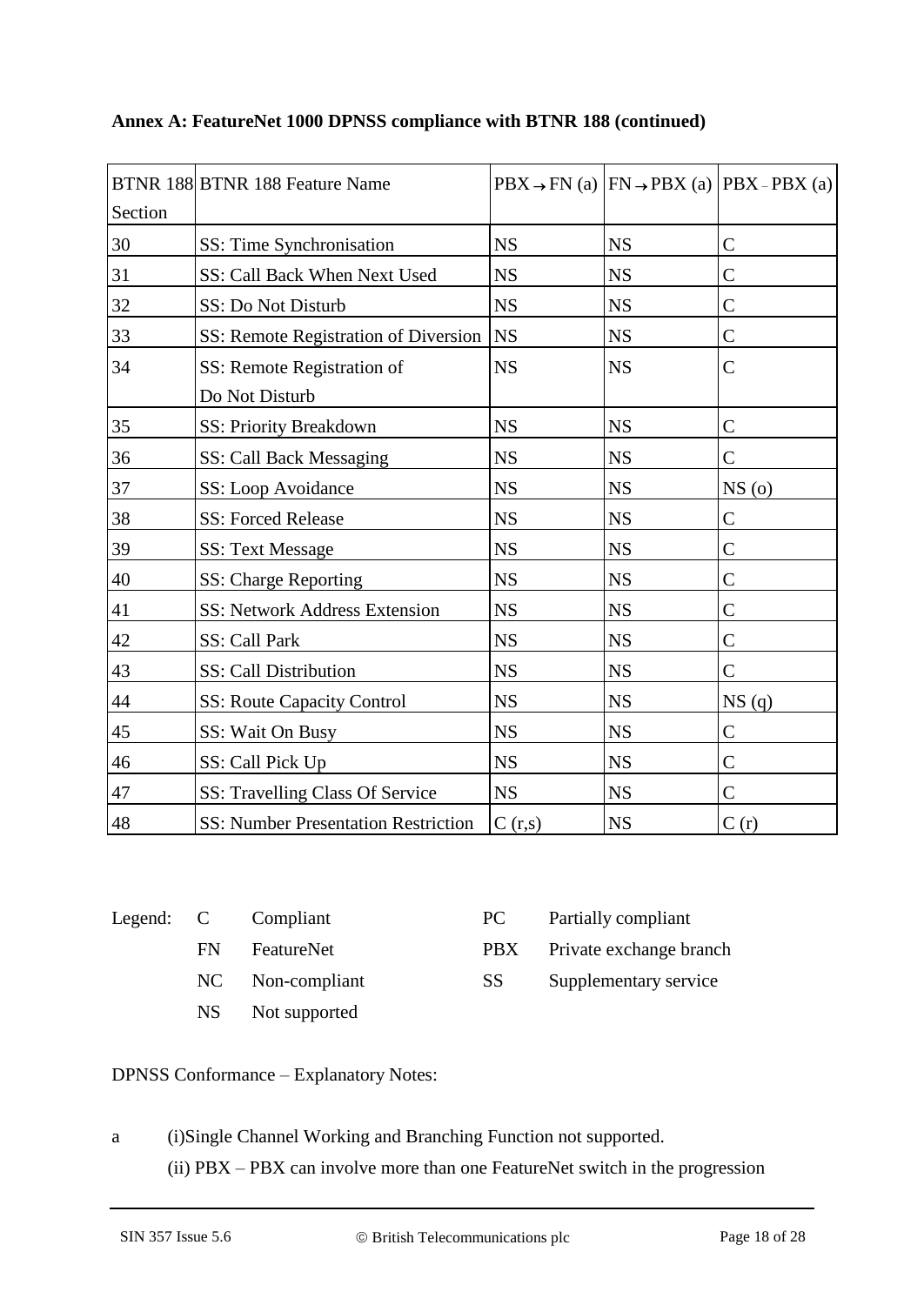- b Redirection is on no answer only and to original answer point (see n).
- c Call Diversion Immediate, Call Diversion on Busy and Call Diversion on No Reply are supported. FeatureNet 5000 Access Lines do not support Call Diversion – Follow Me and Diversion Bypass is only supported on calls from a PBX to FeatureNet.
- d Treated by FeatureNet as a simple call.
- e Not available on calls to FeaturePhones.
- f Presented to PBX as simple call.
- g For End function Shuttle is limited to FeaturePhones and only up until Add On. For MF4 sets, the Call Hold feature can be used to shuttle prior to Add-On Conference.
- h Busy Information only.
- i Bypass is not supported by the FeatureNet.
- j From Attendant Console only. No End to End Messages.
- k The mandatory requirements for Centralised Operator are:
	- Section 10 Tables 2,  $3 & 4$  Executive Intrusion
	- Section 13 Tables 2, 4 &  $6$  Three Party
	- Section 14 Tables 2,  $3 & 4 -$ Call Offer
	- Section 22 Tables 2,  $3 & 4$  Redirection
	- Section 26 Service Information on Busy

For the PBX as a Centralised Operator the Mandatory services are supported as follows:

- Busy Information
- Three Party
- Call Offer
- Redirection

For a FeatureNet 5000 Attendant Console as a Centralised Operator the following equivalent services are provided:

|                  |        | Executive Intrusion - Called Busy Verification, same Business Group, same<br>node but not DPNSS connections. |
|------------------|--------|--------------------------------------------------------------------------------------------------------------|
| Three Party      |        | - Three Way Call.                                                                                            |
| Call Offer       |        | Called Camp-On, same Business Group, same node<br>but not DPNSS connections.                                 |
| Redirection      |        | - Auto Recall feature provides a similar function.                                                           |
| Busy Information | $\sim$ | same Business Group, same node but not DPNSS<br>connections.                                                 |
|                  |        |                                                                                                              |

Night Service (not mandatory)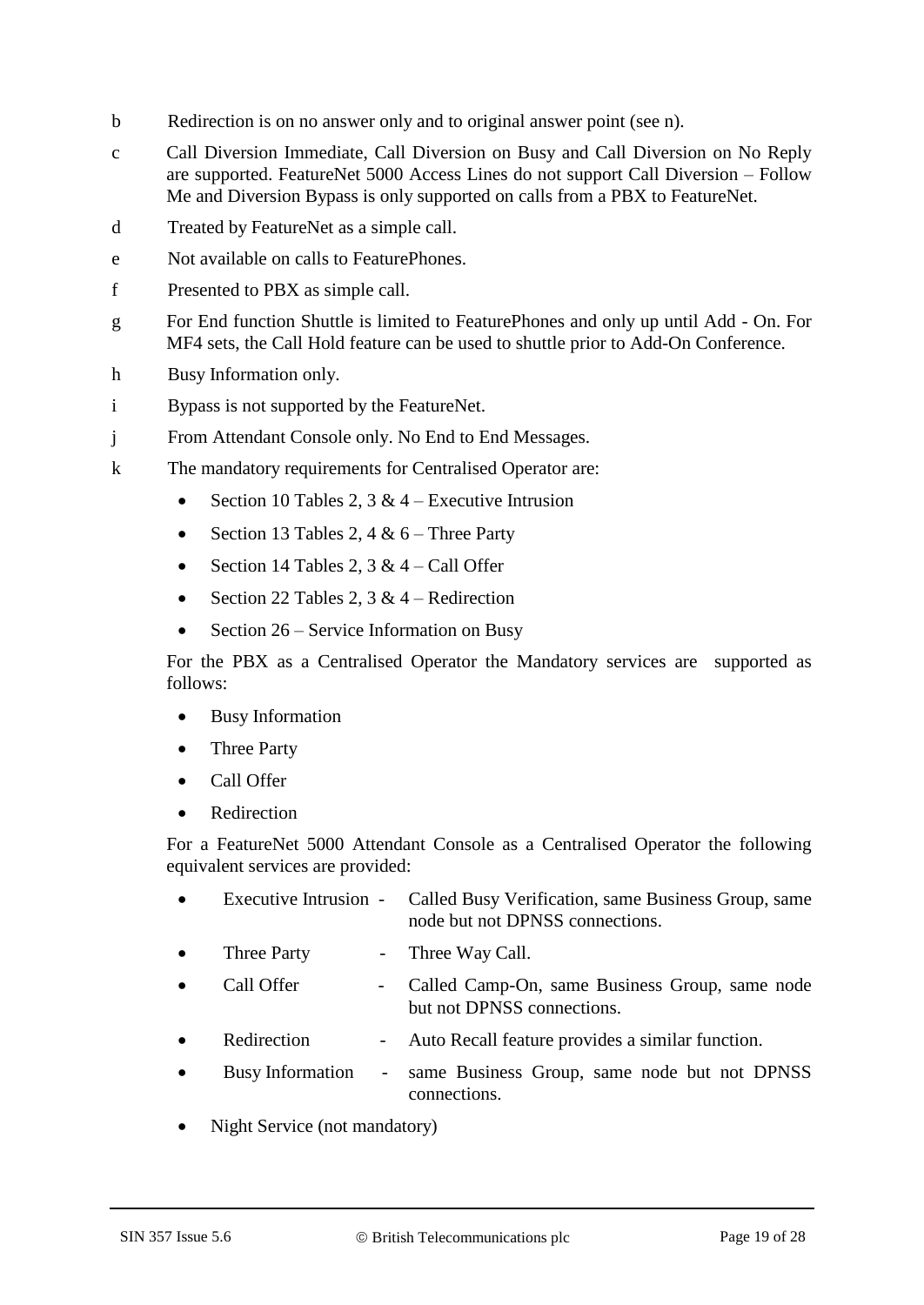In addition, other network services are available to the Attendant console; these include Call Hold, Conferencing, Serial call and Two Way Splitting.

- l Note deleted.
- m The effect of this is that if a PBX Attendant is on Night Service to another PBX and a call is made from a FeatureNet 5000 Access Line or AC15a FeatureNet 1000 connected PBX, the Night Service diversion will not take place.
- n FeatureNet does not recognise the DPNSS Call Waiting string, \*26#, when it is received and is similarly unable to generate the string.

On calls from FeatureNet to a DPNSS PBX, the DMS does not recognise the Call Waiting string indicating that the PBX extension has been Camped-On, but neither does it assume that the destination is free and hence Redirection can not take place.

On calls from a DPNSS PBX to FeatureNet, the State of Destination-Free string, \*66#, is passed from the DMS to the PBX, suggesting that the line is free rather than camped-on. Hence, on Redirection, a "ring tone no answer" message is given rather than "camp-on still busy" message

- o Although not supported on FeatureNet any Loop Avoidance information will be passed transparently.
- p Message Waiting Indicator (MWI) centrex interworking supported. However, MWI interworking with the Simplified Message Desk Interface (SMDI) is not supported.
- q Although not supported on FeatureNet any Route Capacity Control information will be passed transparently.
- r NPR-A supported for ISRM only. NPR-B and NPR-O are not supported.
- s NPR-A mapped to ISUP presentation indicator parameter if networking involved.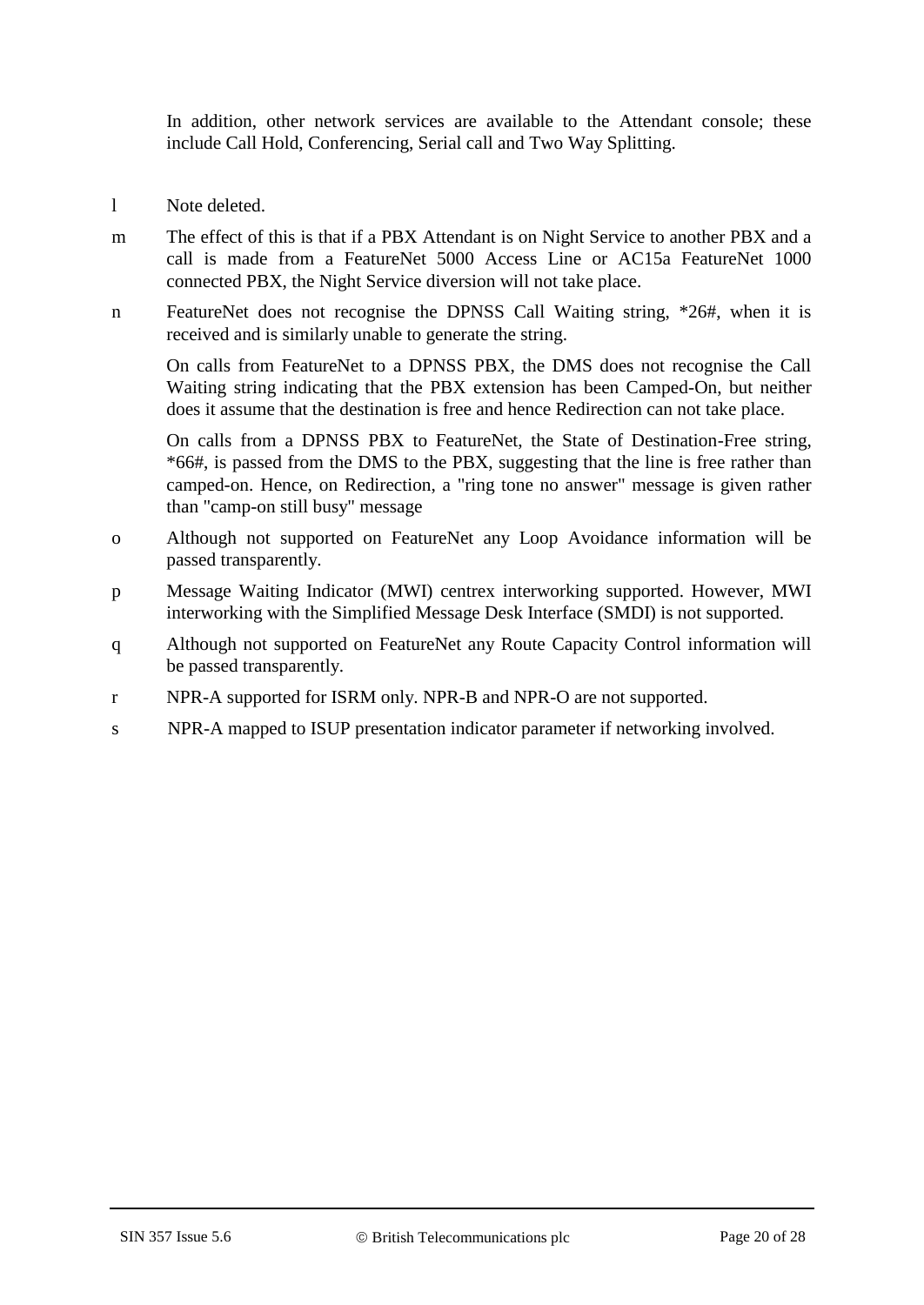# **Annex B: FeatureNet 5000 and Call Centre Digital Access Feature Access Codes**

Unless otherwise indicated, the Loop Calling Unguarded Clearing Signalling interface responds to feature access codes at the primary (initial) or secondary (recall) dial tone stage, when the feature has been activated for that interface. These codes may also be used at the FeaturePhone interface. The codes can be configured for individual customers but a standard default dial plan is available.

# **B.1 Default Dial Plan**

### **B.1.1 Basic Dial Plan**

|                                     | Four Digit         | Three Digit        |
|-------------------------------------|--------------------|--------------------|
| Facility                            | <b>Access Code</b> | <b>Access Code</b> |
| <b>Attendant Access</b>             | $\Omega$           | 0                  |
| <b>Feature Access Codes</b>         | 10 to 19           | 10 to 19           |
| <b>Feature Activation Codes</b>     | $*000$ to $*999$   | $*00$ to $*99$     |
| <b>Feature Deactivation Codes</b>   | #000 to #999       | #00 to #99         |
| <b>Network Speed Calling Access</b> | $8$ (or $*808$ )   | $8 (or * 80)$      |
| <b>Private Network Access</b>       | 7                  |                    |
| <b>PSTN</b> Access                  | 9                  | 9                  |
| Speed Calling – Short List          | $*0#$ to $*9#$     | *0# to $*9#$       |
| Speed Calling – Long List           | $*00#$ to $*69#$   | Not available      |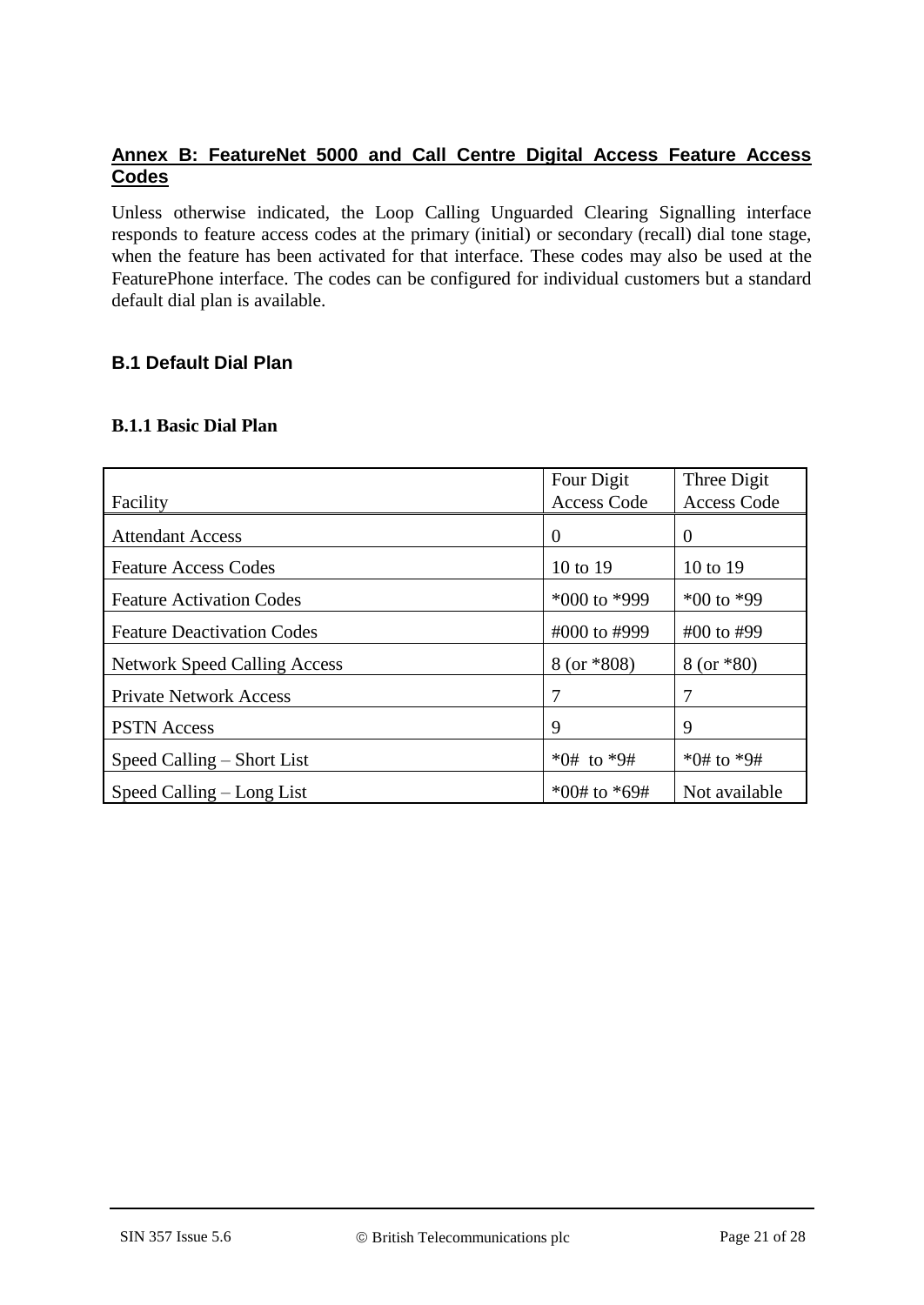# **B.1.2 Feature Dial Plan**

| Facility                                                           | Four Digit<br><b>Access Code</b> | Three Digit<br><b>Access Code</b> |
|--------------------------------------------------------------------|----------------------------------|-----------------------------------|
| Automatic Call Distribution Login Activation                       | *919                             | $*91$                             |
| <b>Automatic Call Distribution Login Deactivation</b>              | #919                             | #91                               |
| Automatic Call Distribution Not Ready Activation                   | *939                             | $*93$                             |
| <b>Automatic Call Distribution Not Ready Deactivation</b>          | #939                             | #93                               |
| Call Forwarding Busy Programming                                   | $*242$                           | $*24$                             |
| Call Forwarding Busy Cancellation                                  | #242                             | #24                               |
| Call Forwarding Busy External Programming                          | $*262$                           | $*26$                             |
| Call Forwarding Busy External Cancellation                         | #262                             | #26                               |
| Call Forwarding Busy Internal Programming                          | $*252$                           | $*25$                             |
| Call Forwarding Busy Internal Cancellation                         | #252                             | #25                               |
| <b>Call Forwarding Program</b>                                     | $*212$                           | $*21$                             |
| <b>Call Forwarding Cancel</b>                                      | #212                             | #21                               |
| Call Forwarding Don't Answer Programming                           | $*272$                           | $*27$                             |
| Call Forwarding Don't Answer Cancellation                          | #272                             | #27                               |
| Call Forwarding Don't Answer External Programming                  | *292                             | $*29$                             |
| Call Forwarding Don't Answer External Cancellation                 | #292                             | #29                               |
| Call Forwarding Don't Answer Internal Programming                  | $*282$                           | $*28$                             |
| Call Forwarding Don't Answer Internal Cancellation                 | #282                             | #28                               |
| Call Forwarding per Key Programming                                | $*202$                           | $*20$                             |
| Call Forwarding per Key Cancellation                               | #202                             | #20                               |
| <b>Call Forwarding Remote Access</b>                               | $*232$                           | $*23$                             |
| Call Hold                                                          | $*575$                           | $*57$                             |
| Call Hold – Multiple Appearance Directory Number –<br>Activation   | *585                             | $*58$                             |
| Call Hold – Multiple Appearance Directory Number –<br>Cancellation | #585                             | #58                               |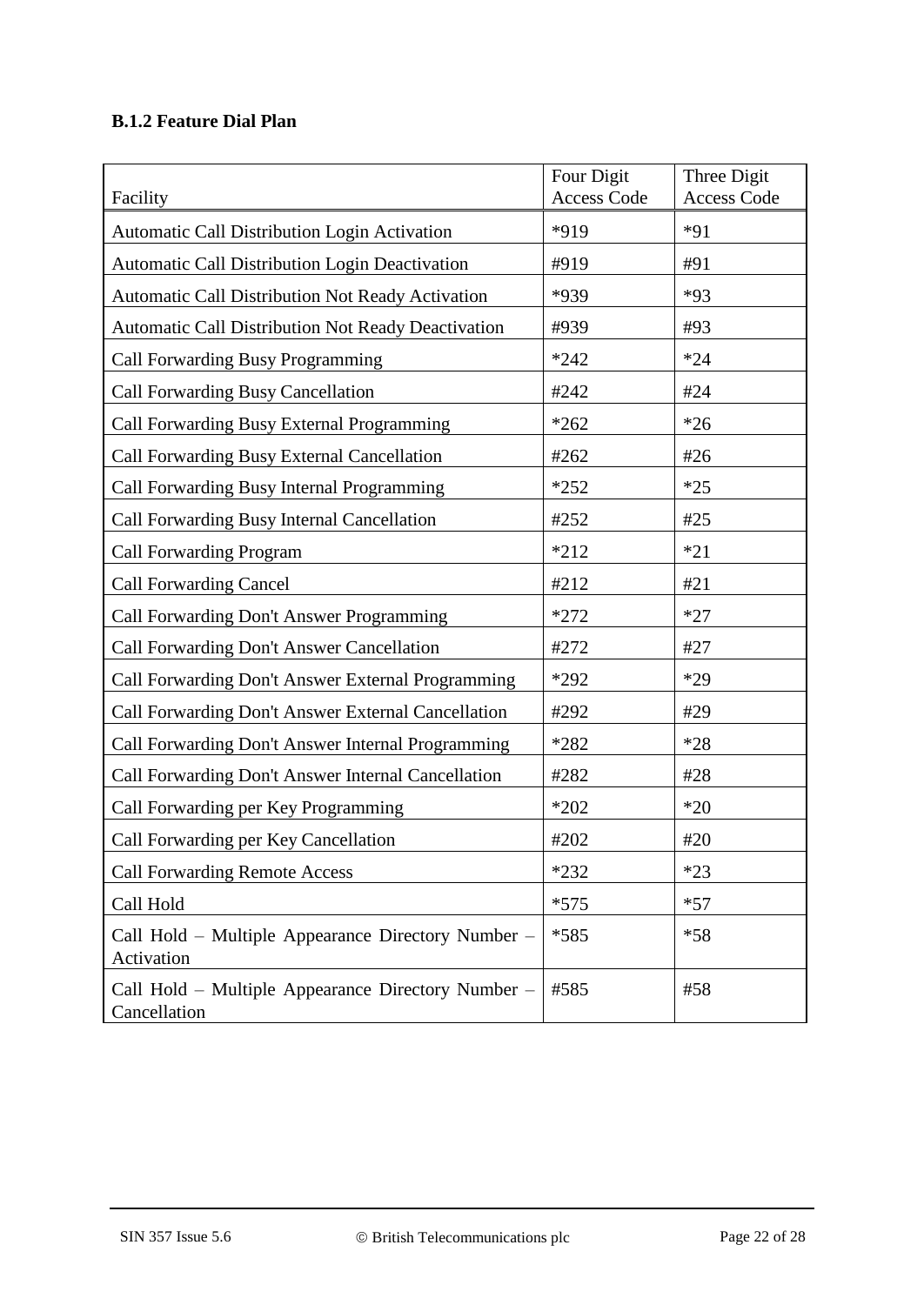# **B.1.2 Feature Dial Plan (Continued)**

|                                           | Four Digit<br><b>Access Code</b> | Three Digit<br><b>Access Code</b> |
|-------------------------------------------|----------------------------------|-----------------------------------|
| Facility                                  |                                  |                                   |
| Call Hold - Permanent                     | *595                             | $*59$                             |
| Call Park                                 | $*545$                           | $*54$                             |
| <b>Call Park Retrieve</b>                 | #545                             | #54                               |
| Call Park - Directed                      | $*565$                           | $*56$                             |
| Call Pickup                               | $*515$                           | $*51$                             |
| Call Pickup - Directed                    | $*535$                           | $*53$                             |
| <b>Call Request Activation</b>            | $*717$                           | $*71$                             |
| Call Request Delete All                   | $*747$                           | $*74$                             |
| Call Request Delete Specific              | $*767$                           | $*76$                             |
| <b>Call Request Retrieval</b>             | $*737$                           | $*73$                             |
| Caller Return, play back call details     | #1471                            | #1471                             |
| Caller Return, return last call           | 3 (Note a)                       | $3$ (Note a)                      |
| Calling Line Identity -per call release   | #1470                            | #1470                             |
| Calling Line Identity -per call withhold  | #141                             | #141                              |
| <b>Code Calling Activate</b>              | *949                             | $*94$                             |
| <b>Code Calling Pickup</b>                | *969                             | $*96$                             |
| Conference - Meet Me - Lock               | $*616$                           | $*61$                             |
| Conference – Meet Me – Unlock             | #616                             | #61                               |
| Conference - Station Controlled           | $*636$                           | $*63$                             |
| Conference – Station Controlled – Release | #636<br>#63                      |                                   |
| Dialled Call Waiting                      | *959                             | $*95$                             |
| Dialled Call Waiting Cancel               | #959                             | #95                               |
| <b>Executive Busy Override</b>            | *838                             | $*83$                             |
| Group Intercom via Access Code            | *484                             | $*48$                             |
| <b>Last Number Redial</b>                 | ## (or $*414$ )                  | ## $(or *41)$                     |
| Make Set Busy Activation                  | $*818$<br>$*81$                  |                                   |
| Make Set Busy Deactivation                | #818                             | #81                               |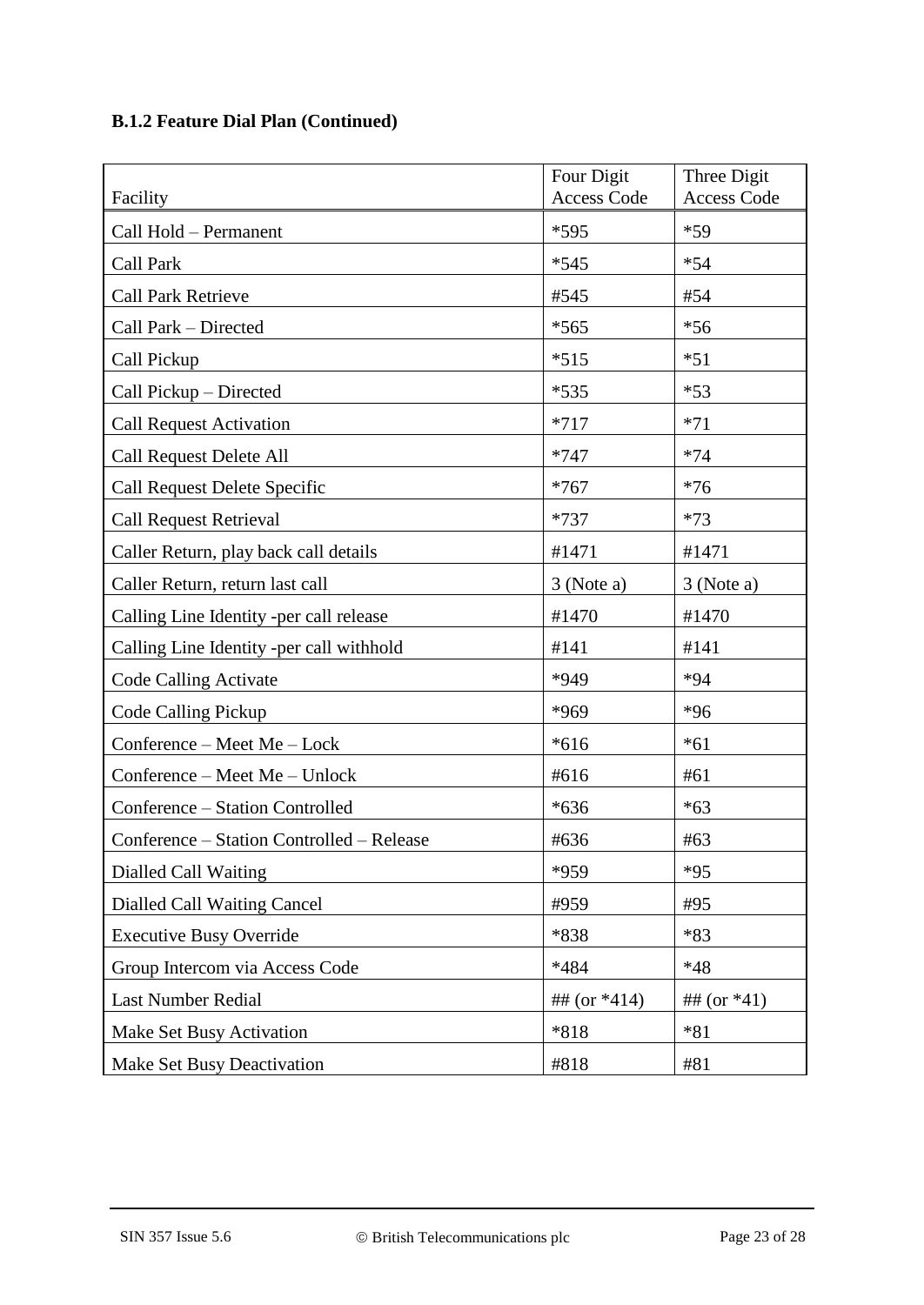# **B.1.2 Feature Dial Plan (Continued)**

|                                                        | Four Digit                   | Three Digit              |
|--------------------------------------------------------|------------------------------|--------------------------|
| Facility                                               | <b>Access Code</b>           | <b>Access Code</b>       |
| <b>Malicious Call Hold</b>                             | 99#                          | 99#                      |
| Privacy                                                | *848                         | $*84$                    |
| Privacy Release Activation                             | $*868$                       | $*86$                    |
| Privacy Release Cancel                                 | #868                         | #86                      |
| Ring Back When Free (OffNet) and Ring Again<br>(OnNet) | $5$ (or $*434$ )<br>(Note b) | $5 (or *43)$<br>(Note b) |
| Speed Calling Programming - Short List                 | $*101$                       | $*10$                    |
| Speed Calling Programming - Long List                  | $*707$                       | $*70$                    |
| <b>Trunk Answer from Any Station</b>                   | $*424$                       | $*42$                    |
| Uniform Call Distribution Agent Login Activation       | *929                         | $*92$                    |
| Uniform Call Distribution Agent Login Deactivation     | #929                         | #92                      |
| Uniform Call Distribution Night Service Activation     | *989                         | *98                      |
| Uniform Call Distribution Night Service Deactivation   | #989                         | #98                      |
| <b>Warm Line Activation</b>                            | *494                         | $*49$                    |
| <b>Warm Line Deactivation</b>                          | #494                         | #49                      |
| 1471 Erasure                                           | #1475                        | #1475                    |

Note a: Activation during calling number play back only.

Note b: With access code 5, activation is on busy tone.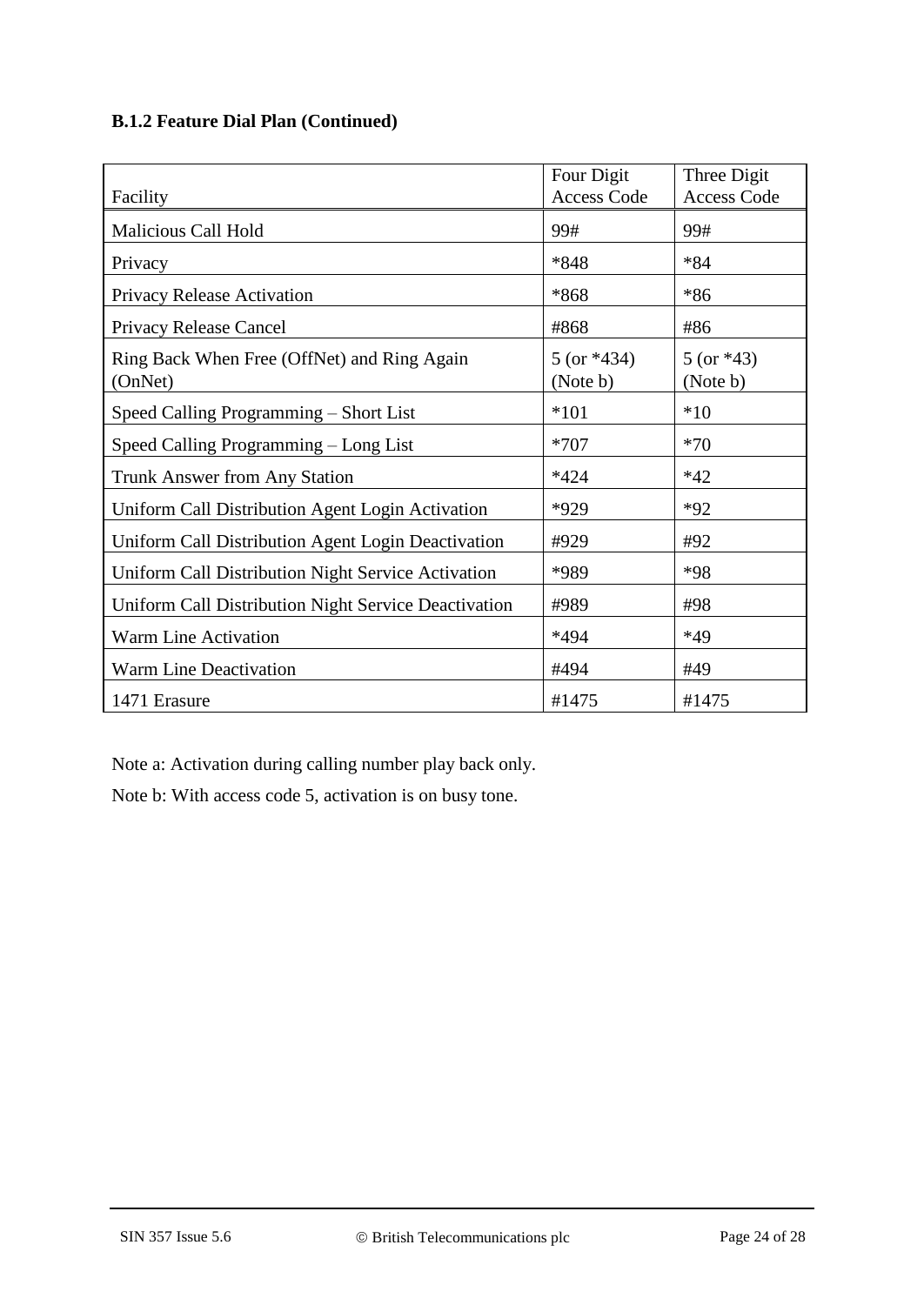# **B.2 Customer Specified Dial Plan**

Customers may specify their own feature access codes provided they conform to the following format:

- The first digit can be a numeral,  $a * or a #$ . All remaining digits must be numeric.
- Speed Calling uses the pre-set codes  $*0$  to  $*9$  and  $*00$  to  $*69$  for short and long lists respectively. These codes must either be avoided or the corresponding Speed call list disabled.
- All other activation/deactivation codes must be of the same length but may be from 1 to 7 digits long.
- When using three digit codes beginning with a  $*(00)$  to  $*98$ ), Speed Call Short codes must be appended by a # to avoid time-out delays.
- When using four digit codes beginning with a  $*(8000 \text{ to } 8989)$ , all Speed Call codes (short and long) must be appended by a # to avoid time-out delays.
- The Malicious Call Hold and Caller Return features have predefined activation codes that can not be altered.
- The single digit Ring Back When Free and Ring Again code (5) is not flexible.
- The two digit Last Number Redial code (##) is not flexible.

A customer can have up to three different access codes lists operating on different sites. In addition, each list may contain both "old" and "new" feature access code sets in operation simultaneously providing these codes do not clash.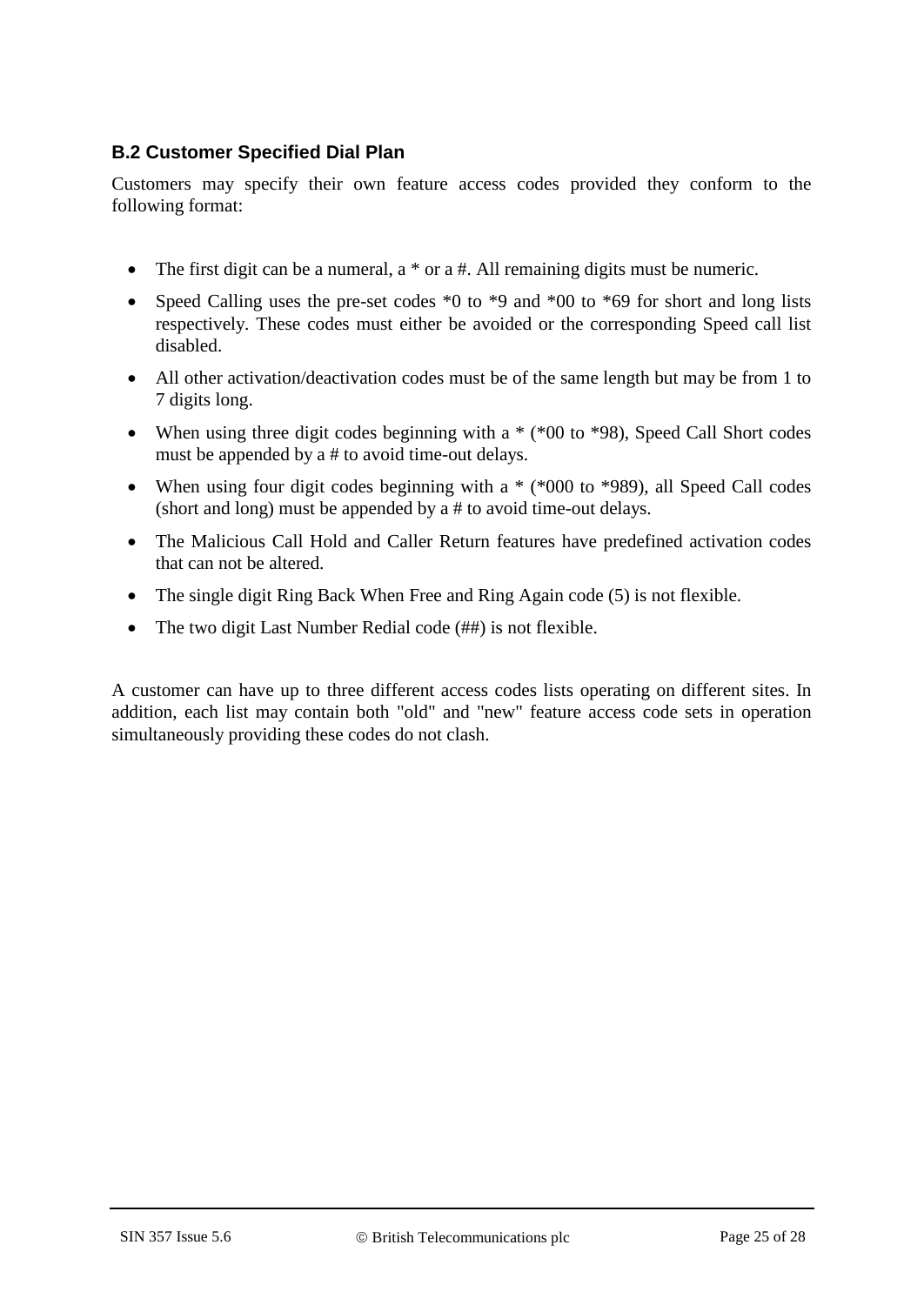# **Annex C: Distinctive Ringing**

Distinctive ringing is provided based on the origin of the call and can be assigned to individual lines on a per-line or system basis. The following table lists types of calls, which can support distinctive ringing. The default ringing codes given may be changed unless otherwise stated.

| Ring<br>Code   | Cadence                                                                             | Default assignment                                                                                                                                                                                                 |
|----------------|-------------------------------------------------------------------------------------|--------------------------------------------------------------------------------------------------------------------------------------------------------------------------------------------------------------------|
| $\overline{0}$ | 0.4s ON, 0.2s OFF,<br>0.4s ON, 2.0s OFF<br>(standard ringing cadence)               | External Calls – calls originating from lines outside the<br>organisation, and calls extended from an attendant console<br>in the same organisation, and Uniform Call Distribution<br>calls                        |
| $\mathbf{1}$   | 0.8s ON, 0.2s OFF,<br>0.2s ON, 1.8s OFF                                             | Calls originating from a Group InterCom.                                                                                                                                                                           |
| $\overline{2}$ | 0.8s ON, 0.2s OFF,<br>0.8s ON, 1.2s OFF                                             | Calls not covered by any other ring codes.                                                                                                                                                                         |
| 3              | 1.0s ON, 2.0s OFF                                                                   | Internal Calls: calls originating from other lines in the same<br>organisation, and<br>FeatureNet Network Calls: calls<br>originating<br>from<br>FeatureNet trunks in the same organisation. (Ring Code<br>fixed). |
| $\overline{4}$ | 0.8s ON, 0.2s OFF,<br>0.2s ON, 0.2s OFF,<br>0.4s ON, 1.2s OFF                       | Recall Calls: calls that have recalled to the originating<br>station due to the activation of a feature that supports<br>recalls; for example, the Call Park feature. (Ring Code<br>fixed).                        |
| 5              | 0.2s ON, 0.2s OFF,<br>0.4s ON, 0.2s OFF,<br>0.2s ON, 0.2s OFF,<br>0.4s ON, 1.2s OFF | <b>Automatic Call Distribution calls</b>                                                                                                                                                                           |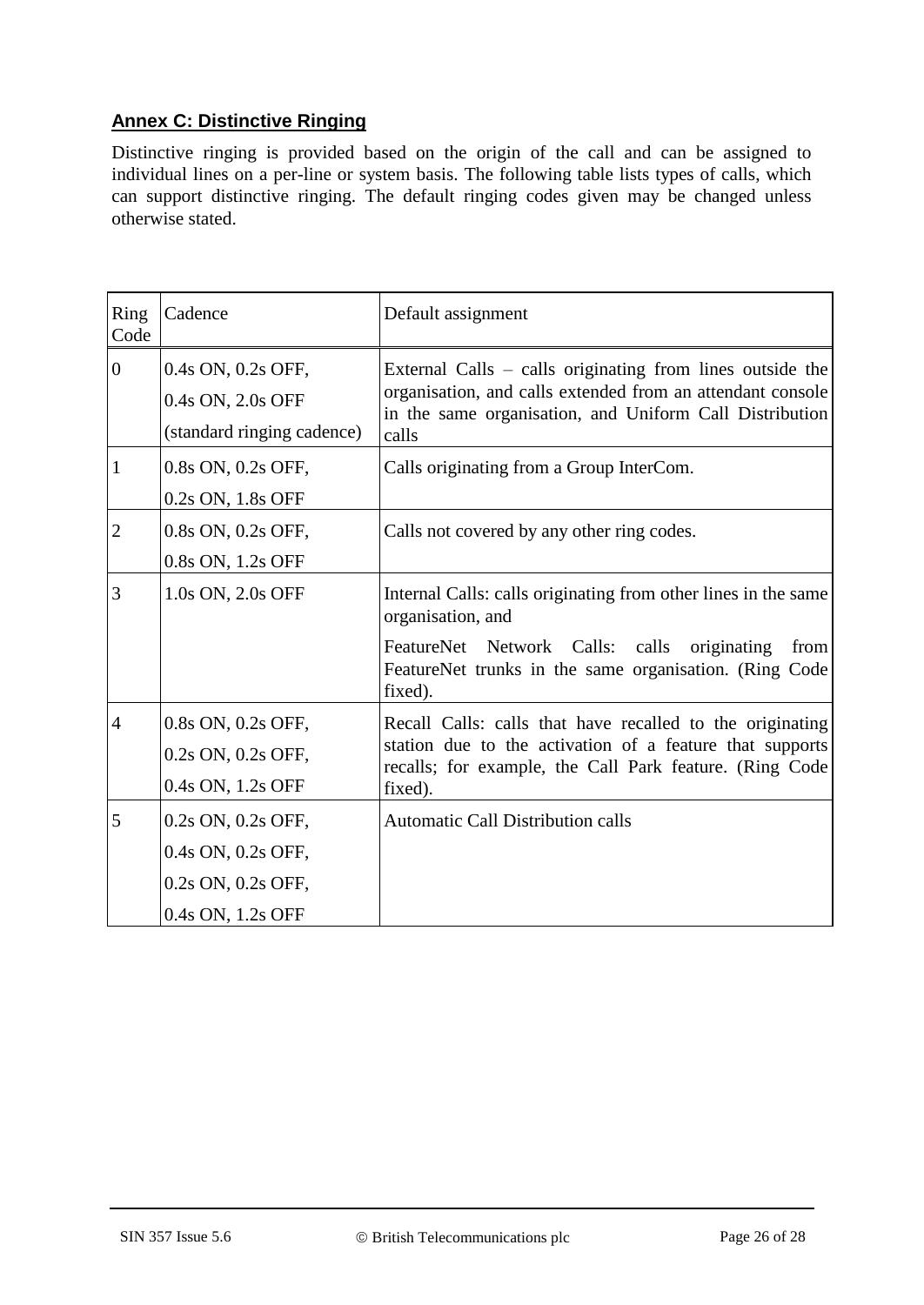# **Annex D: Additional FeatureNet Supervisory Tones**

| <b>FeatureNet</b><br><b>Generated</b><br><b>Tone</b> | <b>Significance</b>                                                                                                                               | Range<br><b>of</b><br>levels at the<br><b>FeatureNet</b><br>interface | <b>Tone</b><br>Composition<br>$(\pm 5\%)$ | <b>Cadence</b><br>$(\pm 5\%)$                                                           |
|------------------------------------------------------|---------------------------------------------------------------------------------------------------------------------------------------------------|-----------------------------------------------------------------------|-------------------------------------------|-----------------------------------------------------------------------------------------|
| Call Forcing<br>Tone                                 | Call Forcing tone indicates to<br>an ACD agent that a call is<br>about to be connected through<br>agent's<br>headset<br>an<br>to<br>automatically | $0$ dBm to<br>$-27$ dBm.                                              | 440 Hz                                    | 0.5 s                                                                                   |
| Call Waiting<br>Tone                                 | Indicates to the called party<br>that another caller is waiting                                                                                   | 0 dBm to<br>$-27$ dBm.                                                | 440 Hz                                    | $0.1$ s not<br>repeated<br>(Note 1)                                                     |
| Conference<br><b>Entrance Tone</b>                   | Indicates to the conferees that<br>has<br>party<br>entered<br>the<br>a<br>conference                                                              | $0$ dBm to<br>$-27$ dBm.                                              | 1000 Hz                                   | 0.4 s                                                                                   |
| Conference Exit<br>Tone                              | Indicates to the conferees that<br>a party has left the conference                                                                                | 0 dBm to<br>$-27$ dBm.                                                | 400 Hz & $250 \mid 0.4 \text{ s}$<br>Hz   |                                                                                         |
| Confirmation<br>Tone                                 | Following the application of a<br>Feature<br>Activation<br>Code.<br>informs<br>the user that the<br>feature has been successfully<br>activated    | $0$ dBm to<br>$-27$ dBm.                                              | 400 Hz                                    | $0.15$ s ON,<br>0.15 s OFF,<br>$0.3$ s ON<br>repeated                                   |
| Distinctive Call<br><b>Waiting Tone</b>              | Indicates to the called party<br>whether the caller is internal<br>or external to the Customer<br>Group                                           | $0$ dBm to -<br>27 dBm.                                               | 440 Hz                                    | Internal: 0.1 s<br>External:<br>$0.25$ s ON,<br>$0.1$ s OFF,<br>$0.25$ s ON<br>repeated |
| <b>Executive Busy</b><br>Override Tone<br>(Note 2)   | Indicates to the called party<br>and the party connected to the<br>called party that an intrusion is<br>about to take place                       | 0 dBm to $-$ 440 Hz<br>27 dBm.                                        |                                           | 0.3 s                                                                                   |